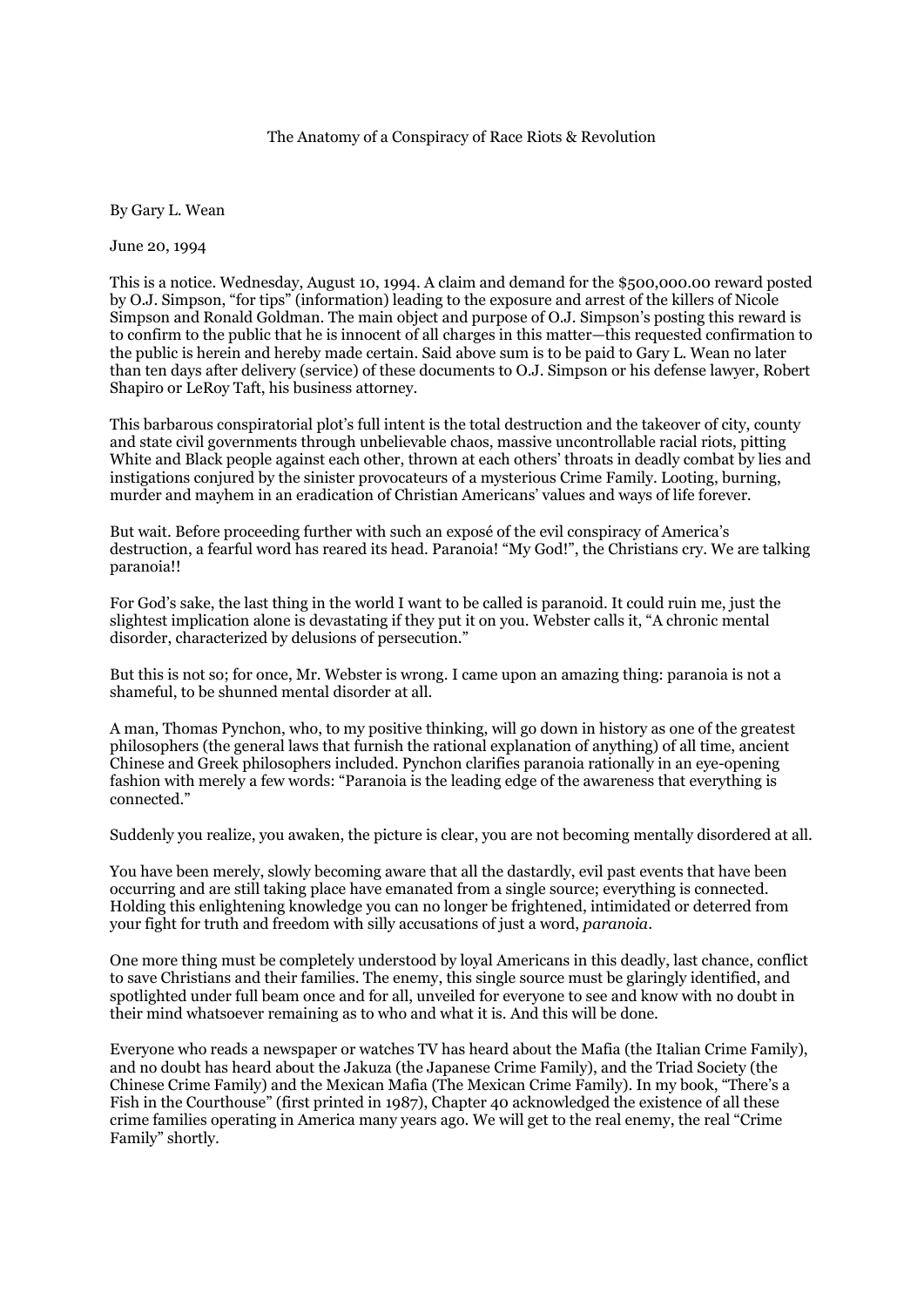Early in his presidency, Ronald Reagan named U.S. Federal Judge Irving Kaufman to head his new Crime Commission to crack down on Organized Crime. Kaufman—secretly a high level member of the Anti-Defamation League, a vicious hidden foe of America and against everything Christians stand for after two-and-a-half years of directing the so-called "Crime Commission", came out with an announcement denouncing the Italians, the Japanese, the Chinese and Mexicans.

Quoting Kaufman's "great revelation": "We have uncovered new criminal organization networks emerging in U.S. cities in drugs, gambling, prostitution and extortion. The operations are highly structured and disciplined. They operate virtually unnoticed by the American public." Kaufman then emphasized gravely his uncovering of these Italian, Japanese, Chinese, and Mexican gangsters with hypocritical, phony concern.

Quoting Kaufman, "These crime groups must be stopped." Then he identified dramatically the criminals he claimed to have uncovered, "The Mafia, the Jakuza, the Triad Society and the Mexican Mafia."

But Irving Kaufman, a federal judge and head of the President's Crime Commission to expose Organized Crime, while falsely posing as a loyal American never once mentioned the Mishpucka (the Jew Crime Family) the most secret, deadly, powerful organized crime family in the world and the only one dedicated to the total destruction of America and the eradication of Christianity. And why would Kaufman cover-up and fail to alert America to this fearful enemy? Because Federal Judge Kaufman is a ranking agent of the ADL and a Mishpucka actively engaged in the plot to destroy America and Christianity.

The Mishpucka is not something new, just well concealed. For thousands of years they have been a bloodline, a cult practicing and idolatrizing usury, assassination, extortion, prostitution, drugs and most expertly the undermining, pillaging and despoiling of innocent peaceful governments and their people. All the while they eternally pose as philanthropists, do-good people. The word Mishpucka (Family) is never uttered by Jews in front of Christians except on very rare occasions. But I have discovered several articles wherein noted Jews have slipped up, verified the existence of the Mishpucka and the meaning of the word as The Family. Try it on Jews, see the reaction; don't let them tell you they never heard of it, watch closely their eyes.

The word Mishpucka and its meaning, "Jewish Crime Family" must be brought out in all police communications, recognized by all law enforcement agencies and the news media exactly like the word Mafia has become common usage by law officers and news media when labeling and describing the Mafia (the Italian Crime Family). Americans must become aware, alerted to the distinction, this separation of Jews and Italians, or they can never fully understand and know who their real enemy is. And it is impossible to fight back until you have identified the enemy.

Quoting my book, *There's a Fish in the Courthouse* (1987), Chapter 35, "The important difference is that the so-called Mafia is a loosely knit group of Italian Criminals. They are loyal to the United States in the sense of having no conscious intent to destroy America. But the Mishpucka is a secret organization, a criminal bloodline owing allegiance to the Family alone. Their sworn declaration and evil goal is the subjugation of the people and total control of the world's power and wealth."

The Mafia knows where their best interest lies; they are more than willing to be subject to protection under the fair laws of the *U.S. Constitution* and *Bill of Rights*. But the Mishpucka operates under the *Mishna*, the Jew law, the law of the Rabbi.

*The Mishna* is diametrically opposed to the *United States Constitution* and the *Bill of Rights* except when in the event the *Constitution* can be used for their own personal benefit. And that is what is eating the heart out of America right now, we are operating under the *Mishna* and not the *U.S. Constitutio*n and *Bill of Rights*.

Quote (1987) of my book, Chapter 36; "After the Crucifixion of Jesus, High Priests of the Jewish Temples were called Rabbis. Rabbi Juda wrote the "*Mishna*". The *Mishna* became the law that all Jews must study and follow in criminal, civil, political, religious and family matters. After this accomplishment Rabbi Juda was known as "The Holy" and all Rabbis became spiritual heads of their communities. This was about the same time the Khazars of Asia converted to Judaism. To be a Jew you must follow and obey the *Mishna*. This has been the Jews' failing, their problem in every country in the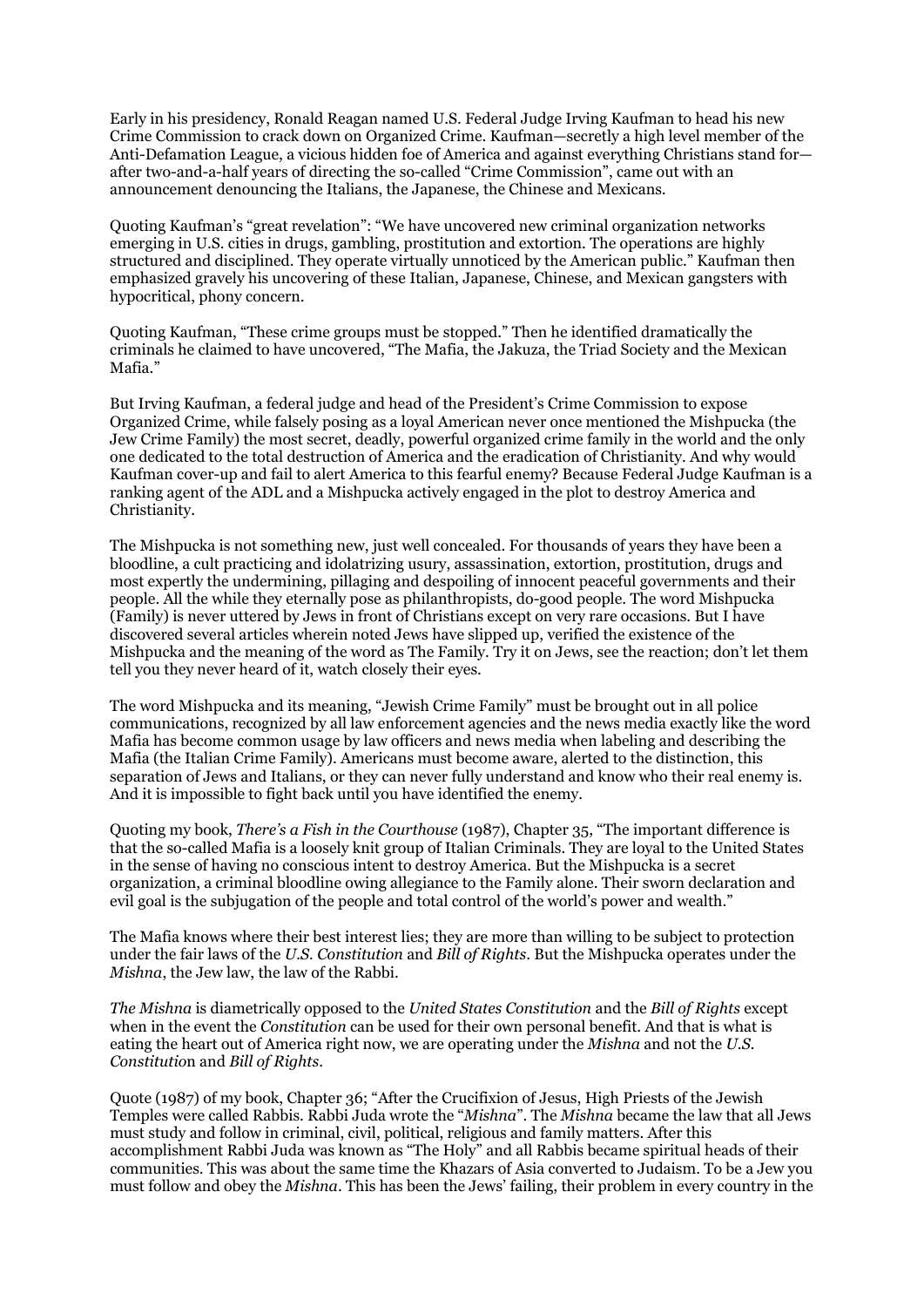world—if they follow the *Mishna* it is an impossibility for them to assimilate under Christian laws, values and morality. Nor has it been possible for them to assimilate under the laws of any other established religions and their governments.

So, immediately they set about undermining and bringing that country in which they have established their "community" under the domination of their *Mishna*.

But the *Mishna*, (Jew law) does not work anywhere; observe Israel, their own country which was handed to the Jews on a platter in hope that they would all go there and stop their depredations on the rest of the world.

In Israel the Mishpucka has proven, they can blame no one else for their ingrained greed, their abject cruelty in the manner in which they dominate other people—and the *Mishna* corruption in the failure of their judicial, financial and military affairs.

The Mishpucka hierarchy is over everything. They are all powerful; they sacrifice the life of a Jew without hesitation, as swiftly as a Christian or Muslim life is snuffed out when it becomes expedient to their agenda.

The evil brain of the Mishpucka which controls everything is in the ADL B'nai B'rith headquarters in New York City, not in Israel as some believe. It was located in New York City long before Israel was ever created. All orders and direction come from this location.

Their financial headquarters and source of the Mishpucka's great wealth is the Federal Reserve System in Washington, D.C. Mishpucka **Alan Greenspan** is the head of the Federal Reserve System and the

Federal Reserve Banks, but strange as it seems, even in this seemingly top post Greenspan is still only middle-level in the Mishpucka hierarchy.

The source of the Mishpucka's great physical power, their unbendable strength to overpower the U.S. Government and its people is their overwhelming superior numbers wearing the Black Robes in every federal and state courthouse in the United States of America. They have usurped the power to control at their will any and all criminal and civil lawsuits or issues filed and to destroy the people who filed them.

The gross, unmercifully evil brain of the Mishpucka octopus whose slimy tentacles writhe across the breadth of the land is in the ADL B'nai B'rith headquarters in New York City, New York. With its head cut off, the monstrous tentacles with millions of suctions attached everywhere sucking the lifeblood from our country would shrivel and die. RE: CONTACT, Volume 6, Number 3, of Tuesday July 12, 1994, page 40.

The Mishpucka has in their possession millions of tons of gold, precious stones, ivory, bonds and securities, deeds, and fortunes looted clear back to WWI when the Mishpuckas from New York City slaughtered the Russian Czar and his entire family and stole the world's greatest fortunes. And continuing right up to the present day destruction of America's Savings and Loans, banks, giant corporations, pension funds, and devastation of individual citizens' fortunes—trillions and trillions of dollars—hidden hundreds of feet beneath the burning sands of Israel's Negev Desert in their secret Dimona nuclear factory. There in this monstrously huge subterranean chamber the fabulous treasure is protected by thousands of nuclear armed long-range missiles capable of reaching and incinerating the heart of America, Russia and Europe. The Mishpucka will not allow the U.N. or anyone else to inspect their nuclear warhead factory where not only these world-destruction weapons, but also their secret treasure as well, could be discovered. Israel refuses inspection even though the U.N. demands that all other nations in the world comply.

A high ranking Mishpucka in the Israeli government, a madman, Shimon Peres has threatened the entire world with annihilation by their nuclear arsenal. Referring to the alleged Holocaust, Peres tirades that, "Next time we will take all of you with us."

December 1992 was a fateful month of events. Two brave, dedicated San Francisco police detectives had been quietly investigating the ADL B'nai B'rith. Obtaining search warrants, they raided the ADL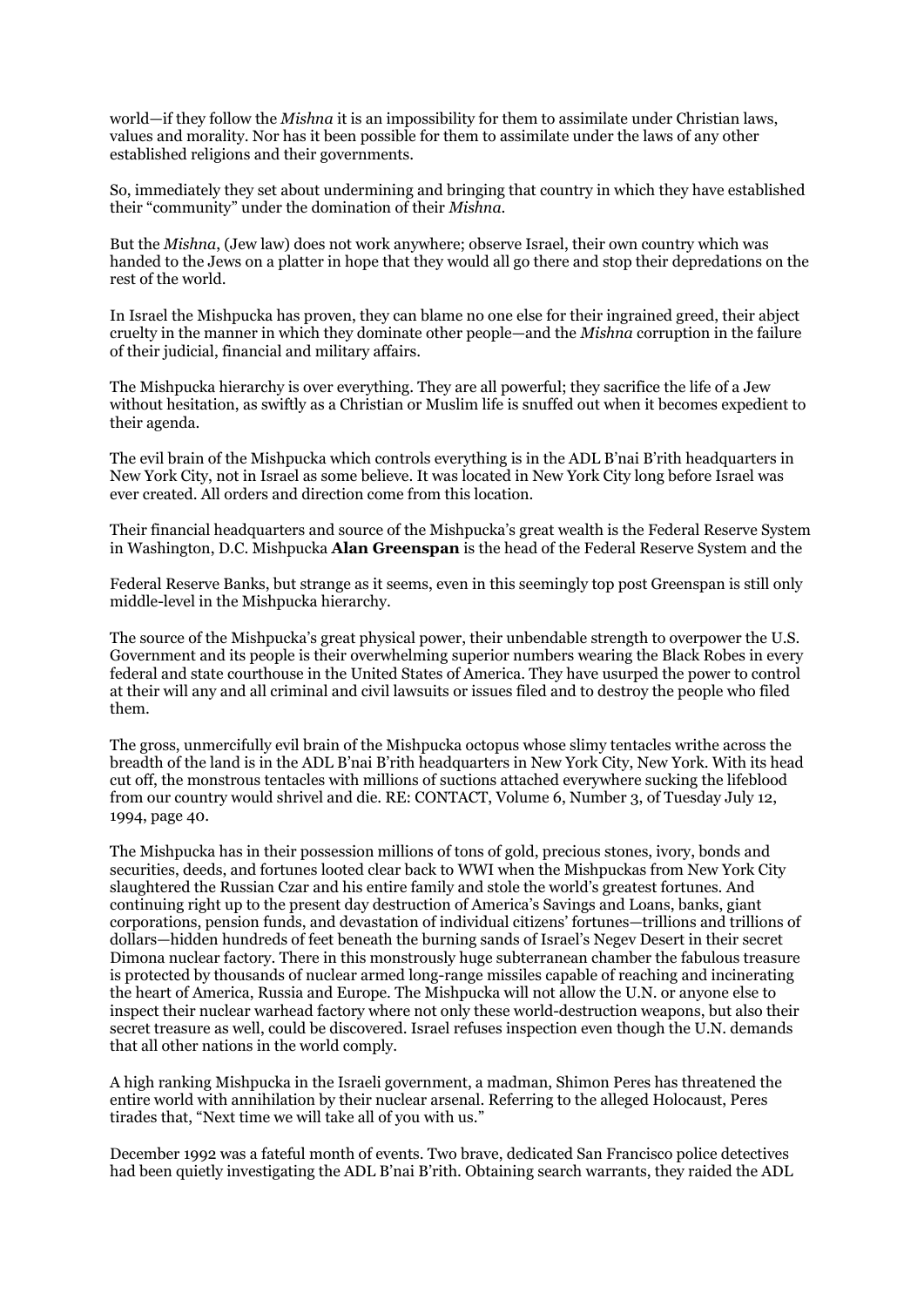headquarters in San Francisco and Los Angeles and confiscated over 2 tons of secret files and records the ADL agents and spies had compiled against American citizens that went back over 70 years.

This could have proved to be the end of the vicious Mishpucka, right there and then, not just in America but all over the world.

A vigorous, competent prosecution would have imprisoned all of the Mishpucka hierarchy, with some of them even being executed, for their horrendous crimes against humanity. The so-called war crimes trials of Nuremberg, 1945-6 would have been revealed for the falsity and pretence that they were when the truth about the Mishpucka was fully exposed.

But Arlo Smith, the District Attorney of San Francisco, sold out not only America but the whole world.

One of the most powerful and influential Mishpuckas and a secret agent of ADL B'nai B'rith is U.S. Senator Diane Feinstein and her accomplice Barbara Boxer, also a U.S. Senator from California. With unlimited Mishpucka money they bought off Arlo Smith and killed the Grand Jury investigation and prosecution of the insidious, treasonous ADL.

Quote (1987) of my book, Chapter 35, "Unlike the macho Italian Mafia, the Jew Mishpucka has always known the value of women members to their organization. The most powerful female Mishpucka in California is Judge Joan Dempsey Klein." Feinstein presently overrides Klein as her power now is national since her advent to the U.S. Senate Judicial Committee and her Mishpucka ties to Ruth Bader Ginsberg on the Supreme Court.

Further Quote (1987), Chapter 35, "*Irving Rubin's (head of JDL-Jewish Defense League [and recently arrested, protesting a patriot gathering in Bakersfield, CA*]) predilection for murder and mayhem was extremely evident when he offered a cash bounty, of five hundred dollars to any Jew who kills, maims or seriously injures any member of the American Nazi Party. He added, 'If they bring us their ears we'll make it one thousand.' To Rubin anyone who is not a Jew is a Nazi. After the offer was made at a well publicized JDL speech, Rubin was prosecuted for solicitation of murder, but he was found not guilty.

All it took was to get one Jew on the jury. To make all of Rubin's plans for murder and mayhem easier, [*then*] Mayor of San Francisco Diane Feinstein and Congresswoman Bobbi Fiedler are trying to pass laws taking hand guns away from honest American citizens. For many years Fiedler has been a close confidant of Menachem Begin, the Mishpucka terrorist. Rubin has taken over the militant Jewish Defense League organized by Rabbi Meier Kahane. Rubin trains preteen Jew boys and girls, preparing them for paramilitary operations against Christians after their guns have been taken. These young Mishpuckas are taught the fine art of killing while they enthusiastically chop apart human silhouettes with sub-machine guns.

Rubin boasts that police leave the Jewish Defense League alone because it would be 'anti-Semitic' to interfere with his guns." End quote.

Irving Rubin's job of genocide against White and Black Christians will be a massacre after Feinstein has taken away all the Christians' guns and they have no means to fight back.

Jerry Brown, "Governor Moonbeam", was stuffing his pockets with Mishpucka money during his last days in office for appointing untold dozens of shyster Mishpucka lawyers to the California bench, one being Jack Berman, Diane Feinstein's ex-husband.

Further quote (1987), Chapter 38, "Mayor Diane Feinstein, "Queen of Aids" in San Francisco is chief designer of legislation to take away citizens' guns. She aims one day to be President of the United States of America." (This information, received from my inside sources approximately 1979-81, advised me that in the not-so-far future the time would be ripe for a woman, a Jew woman, to be elected as President and that woman would be Diane Feinstein). The Mishpucka has spent millions on this project already. And the last info I got from my inside source was that the Mishpucka was ready to spend billions more to get Feinstein in. The last big hurdle is that she has to win the election to the U.S. Senate in 1994. If Feinstein wins the Senate she will easily become the next President of the U.S in 1996, the most powerful Mishpucka in the world.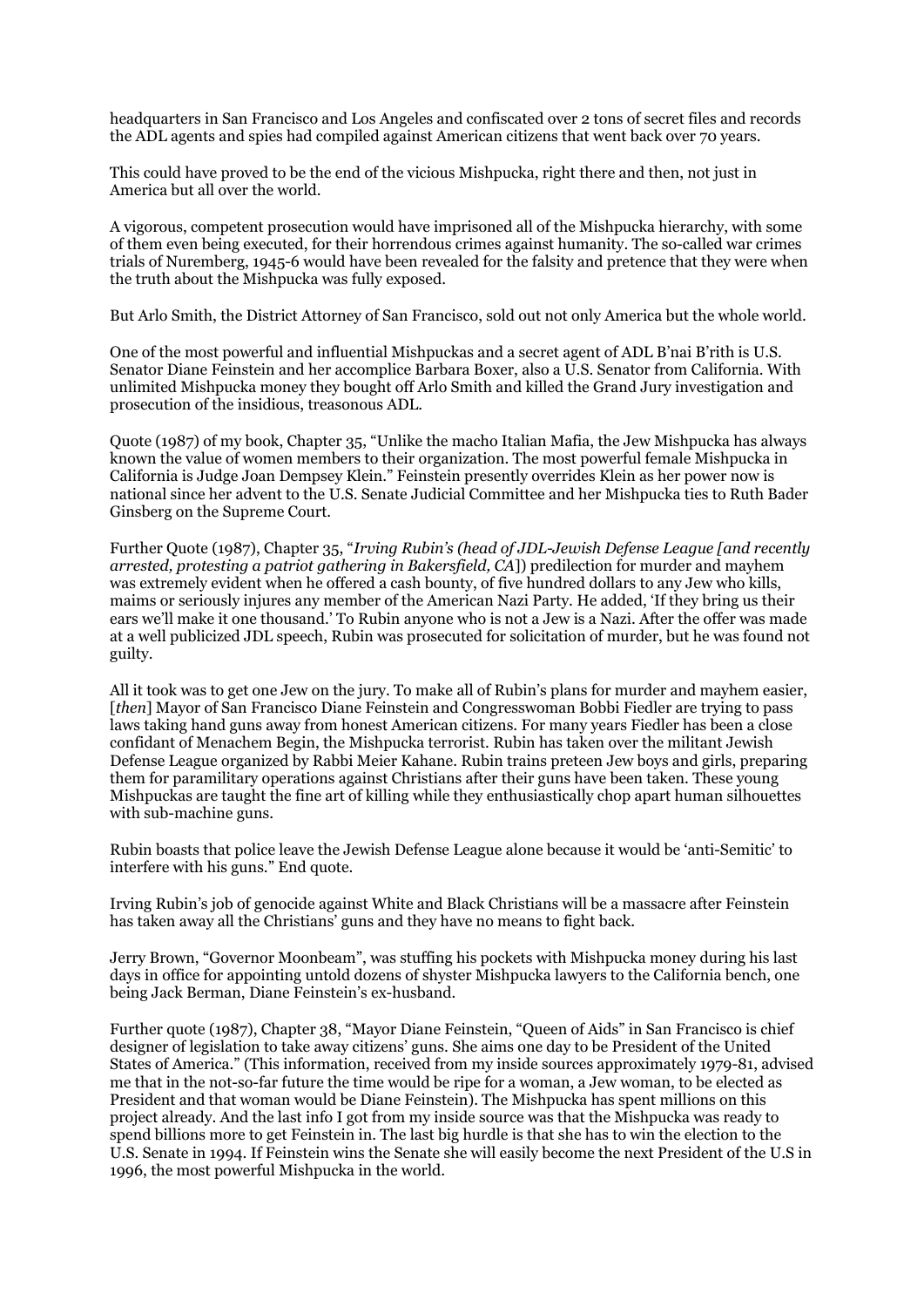Willie Clinton cannot figure out where all the crap that is being dumped down his neck is coming from. He blames the Christian Far Right. But the Mishpucka controlled TV and press secretly is behind Willie's problem—they don't want to entirely destroy him and maybe in the process seriously damage the Democratic Party—they just intend to disgrace him enough to the point where the Party will in no way endorse him for reelection, leaving it open for Feinstein.

Even though the Mishpucka political power and money was able to kill the prosecution of the ADL, the two San Francisco Detectives accomplished much. The secret ADL files revealed that Diane Feinstein while Mayor of San Francisco had secretly arranged a liaison between the city's police department and the Jewish Anti-Defamation League in 1979. She had ordered police to work closely with the ADL to smash an outbreak of alleged Anti-Semitism and destroy everyone who was against Jews. Feinstein finally admitted that she had strategy meetings with the leaders of Jew communities about conducting secret sabotage actions against those involved in alleged incidents against Jews. She had ordered policemen to make contact with the ADL and its paid spy Roy Bullock. One of the San Francisco P.D. Intelligence officers, Thomas J. Gerard turned traitor to America and performed illegal covert operations for Diane Feinstein and the ADL. Gerard began spying on and sabotaging innocent American citizens and making secret records, (more than 12,000 individual files) which he turned over to the Mishpucka spy, Roy Bullock. Gerard's motives for treason came about, he said, "because he had been told that his maternal grandmother was a Jew and supposedly had perished in the holocaust. This led him to want to become a religious Jew."

This is the same reasoning Jonathon Pollard gave when he was caught stealing and delivering National Security Secret documents to Mishpucka agents, and now the great Mishpucka shyster Alan Dershowitz is attempting to get Pollard out of prison. The fact that Pollard was a Jew was sufficient cause for him to put a foreign country's interests and beliefs before America's. I just don't believe it would work for a high ranking Italian to approach an American girl whose job was handling secret documents in the Pentagon and ask her to steal a secret file for him and she would do it because her maternal grandmother was Italian.

Why does this work with Americans who have a Jew ancestor?

It obviously is a serious problem. Diane Feinstein can easily get Americans to commit treason anywhere she goes and her daughter, Katherine Feinstein, a Mishpucka shyster appointed to the San Francisco Police Commission to investigate ADL treason, covers up evidence exposing her mother's treasonous crimes and she refuses to step down for having a conflict of interest. With unmitigated Mishpucka gall, Katherine Feinstein tells America, "I don't have any conflict of interest."

The evidence obtained from the raid disclosed that more than one hundred major U.S. city police and Sheriff Departments have been infiltrated by the ADL and they have secretly and successfully recruited strategic officers to steal confidential police records and sabotage and frame honest citizens.

One city, Portland, Oregon, fell into an important category and the high ranking police officer involved refused to cooperate with the San Francisco detectives and covered-up involvement of Portland City Officials with the ADL. Captain Dan Noelle, Portland police, is a high ranking police officer in the ADL setup who covered-up and lied about their involvement.

But Noelle did admit that he was connected with the ADL organization and also that he sent secret documents to the ADL regional office in Seattle, Washington. A special directive of February 1985 was discovered in the confiscated ADL files wherein "FBI Director William Webster had ordered special agents in 25 major FBI field offices to establish liaison with Regional ADL Directors in their division and cooperate with them fully," in other words give the Mishpucka whatever files and cooperation they want. One top FBI official, Oliver Buck Revell, when asked about giving the ADL secret FBI files, covered-up; he could only say, "I haven't studied their methods of collecting information."

There is an organization in Oregon called the "Oregon Jews," very wealthy influential and politically powerful Mishpucka.

Vera Katz, Portland's present mayor, and Neil Goldschmidt, past mayor, are very high ranking Mishpucka agents in the ADL. One of their operations, illegal gambling, with the huge profits being used to finance Mishpucka politicians, goes back a long ways. Keep in mind that being Democrat or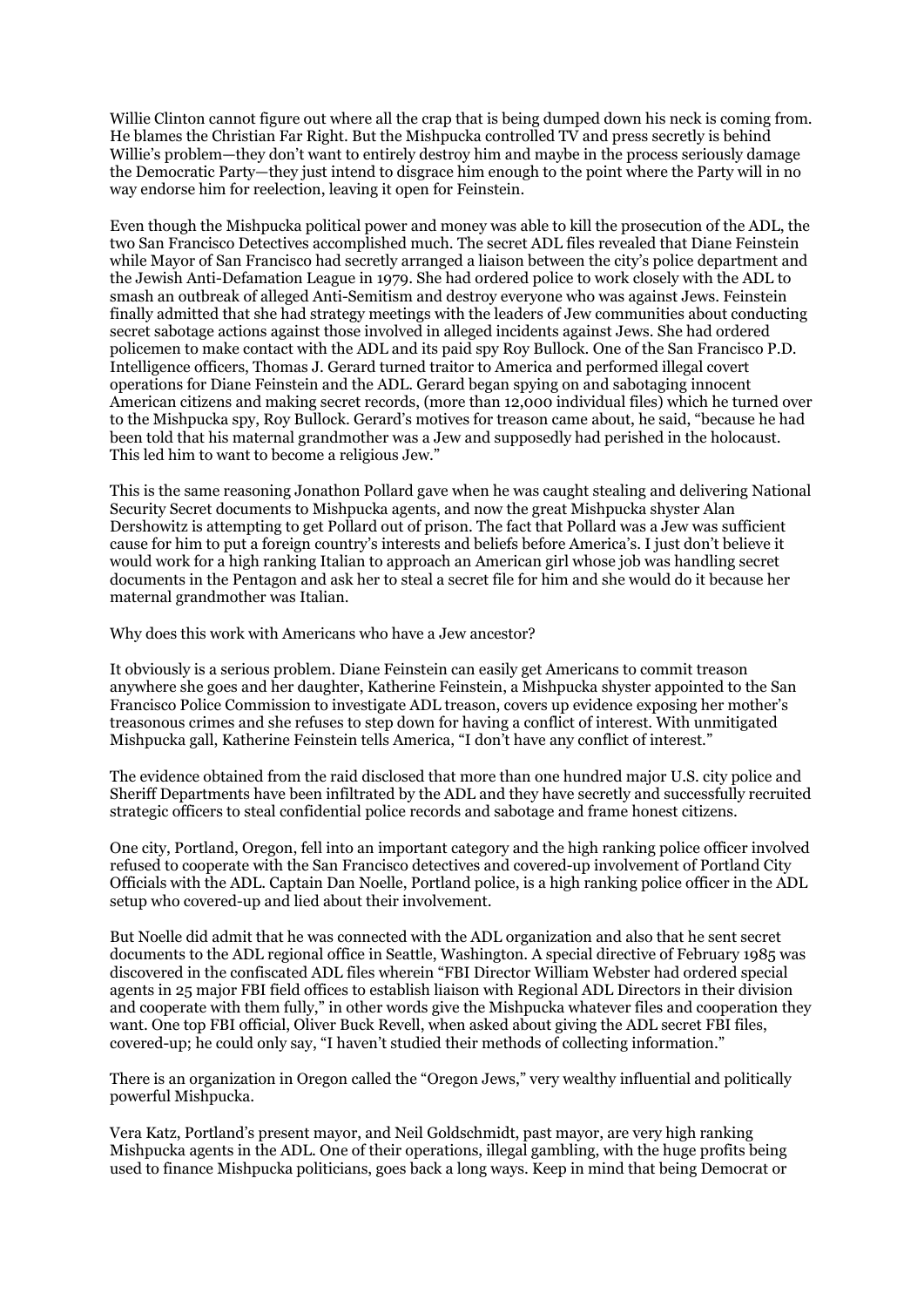Republican means nothing; Ronald Reagan was once a Democrat, it's only a matter of convenience when money and power are involved. Back when Reagan first ran for President there was a lot at stake.

In Portland, a church, the "Church of the Conceptual Truth", was a front for illegal gambling. A reporter, James Long, on the Portland *Oregonian* had been quietly probing the large scale gambling operations and was going to expose it in the paper. I knew that this operation was part of Judge Jerome Berenson and his law partner, Ben Nordman's gambling ring covering the entire West Coast and the huge profits were being laundered through Nordman's Bank of A. Levy in Oxnard, California. The proceeds were then funneled to Reagan's Republican Campaign committee for his presidential election. I tipped off Oregon law enforcement agencies, Portland, P.D., State Attorney General and County District Attorney; combined, they raided the phony church and the gambling operations. The Oregon Attorney General filed State Racketeering Influence and Corrupt Organization Act (RICO) violations against the gangsters.

Arrested in the raid was Carl E. Ward, Jr., a lawyer from Berenson and Nordman's law office in Oxnard and Michael H. Wallace, an Oxnard businessman, both close associates of William P. Clark, Reagan's right-hand man. Wallace in 1979-80 was Reagan's National Campaign Finance Director, a sensational fund raiser in charge of contributions; he and William P. Clark funneled all the laundered gambling money into the Presidential campaign funds. Oregon's two U.S. Senators were unaware of this scam and did not receive any of the money derived from the gambling operations. It makes no difference, Democrat or Republican—this time the gambling proceeds go to Diane Feinstein's Democrat campaign. The illegal gambling money is still being laundered through the Bank of A. Levy in Oxnard, Calif.

Oregon's Assistant Attorney General, Timothy M. Wood took depositions from Ward and Wallace (under penalty of perjury) wherein they confessed but the powerful ADL eventually won out, very similarly to District Attorney Arlo Smith in San Francisco.

Carl E. Ward, Jr. was involved in the JFK assassination and also was connected to the Cabazon Indian Reservation gambling and murders, also the Inslaw affair. Carl E. Ward Jr.'s. brother Robert Ward was arrested by the Ventura County Sheriff Department and Secret Service involving a conspiracy to kill Ronald Reagan, George Bush, Jimmy Carter, Jerry Ford, Richard Nixon and all their wives in one swipe when they gathered at the inauguration of Reagan's Library in Simi Valley, California. The killings were to be accomplished by a laser weapon attack.

This massive assassination conspiracy to wipe out a group of people who knew too many secrets was covered-up by the Secret Service and Ventura Sheriff's Department on the Mishpuckas orders to conceal the fact that it was a Mishpucka plot.

Illegal gambling still flourishes in Oregon under the control of Mayor Vera Katz with millions of dollars being laundered through banks and then funneled into the Mishpucka's political campaigns. The Mayor is closely associated with California Senator Feinstein whose husband Richard Blum owns interests in Oregon's huge trucking and Savings and Loan and banking industry and is a highly influential behind the scenes Mishpucka in Oregon.

During Feinstein's 20 million dollar 1992 Senatorial campaign, 8.4 million dollars became lost and was never found or explained. Several million came from Bank of America President Richard Rosenberg, another extremely wealthy San Francisco Mishpucka. But in sequence to Feinstein's plot to discredit Willie Clinton and thus eliminate him, the Mishpucka scheme goes deeper. It is at Feinstein's powerful instigation that the women's attack on Senator Packwood is a scam designed to remove Robert Packwood as Senator, to replace him with Vera Katz.

The"Oregon Jews" and Vera Katz, Neil Goldschmidt and Richard Blum control the Portland *Oregonian* newspaper which is beating it into Packwood. And Blum during the recent Teamsters strike made political inroads into the Oregon Teamsters Union. Feinstein has another ambitious political take-over scam going in the State of Washington where Thomas Foley isn't nearly so loyal to Clinton as he would have people believe. And this would leave Feinstein in total control of Washington, Oregon and California, the entire West Coast in her run for the Presidency in 1996.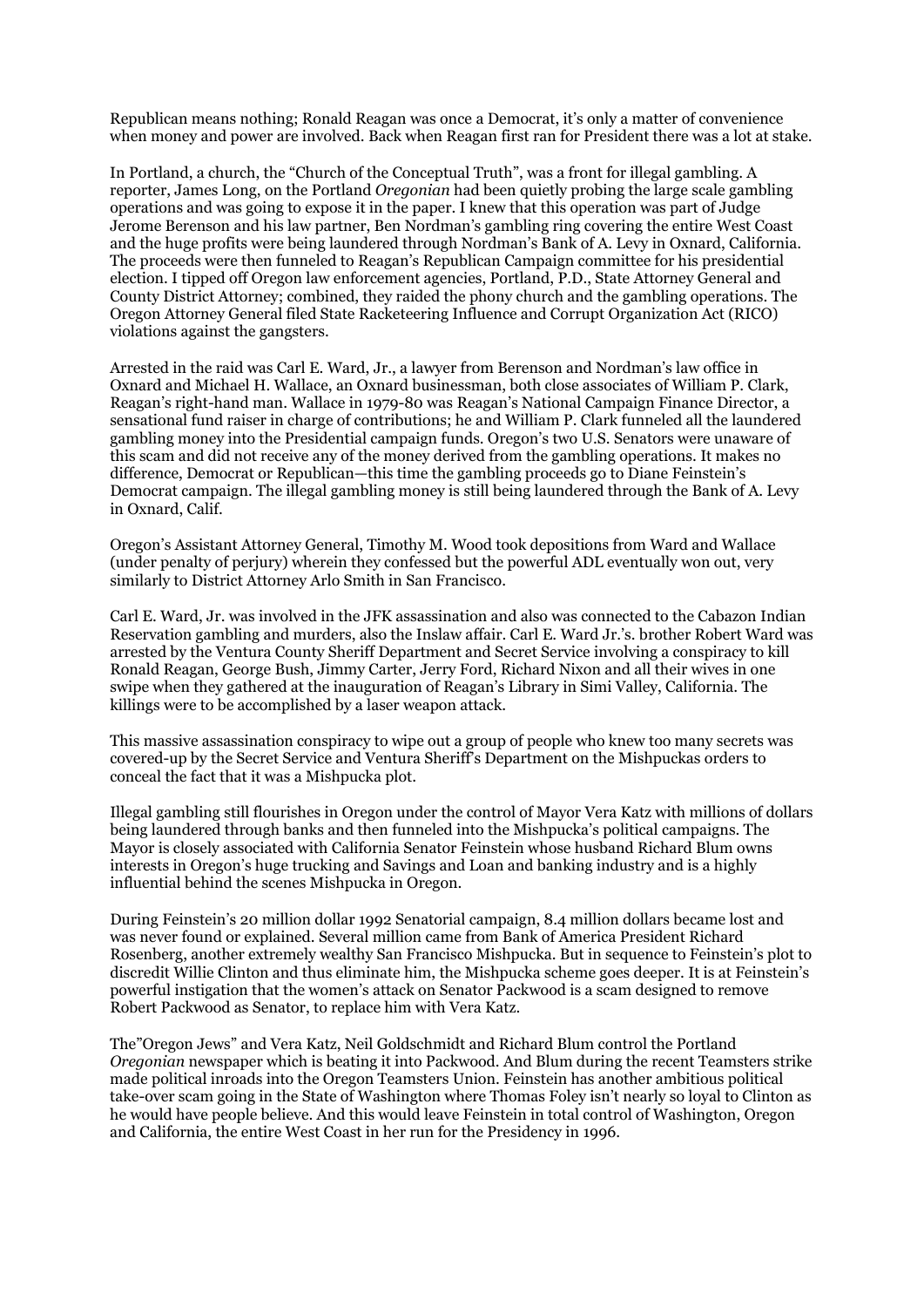On the TV in July 1994 Feinstein made a serious, great big "slip of the lip". She declared her true colors publicly, "We (meaning Mishpucka politicians and judges) are not afraid of gang members with guns on the street, but of law-abiding citizens with grievances."

Who Feinstein is referring to is us, present day Americans who, like the Colonists back in 1776, filed petitions of grievances to King George and all they got was ignored and further trouble heaped upon them.

In 1776 if those Americans had had their guns taken away from them there would be no America of today.

And if the Mishpucka takes away our guns of today there will be no America of tomorrow.

Think about it—think real deep about Feinstein and the Mishpucka!

Now, thinking about the present, right today, about Simpson, O.J., and the *Anatomy of Race Riots and Revolution,* we suddenly find ourselves speeding back through time. Propelled back over 50 years, into mysterious, dark crevasses of the past, and ever keeping in mind that a single source is behind it all, "Everything is connected."

We reach out, back and forth, traveling the murky roads across a half-century of years, back to early 1946. Although he wasn't yet even born, watch as O.J. Simpson emerges as the catalyst—the international event the Mishpucka had schemed for—waited so long for, the most fabulous Hollywood scenario of all time—the gruesome, bloody murders of two young people, a beautiful White woman and a White man, allegedly slain by the woman's former husband, a Black man—a famous, popular, Black man, a football hero and businessman idolized and respected by everybody, both Black and White.

What better circumstances, and set of facts could the Mishpucka ask for—or, had these facts not been by chance at all, but precisely manufactured, made to order—a setup, the greatest frame-up of all time. A setup to instigate, foment and incite hate, horrendous hate between Black and White—bloody race riots—death and hell throughout every city in the U.S. and at the same time get rid of O.J., a Black hero who everyone looked up to and who could be followed as a leader. What better reason to then "declare" a Presidential National Emergency Order placing the entire country under military control, halting and putting an abrupt end to all civil process and any and all Constitutional Rights in America—we ourselves, inexcusably, both Black and White will have stupidly thrown ourselves right into the evil hands of the Mishpucka, just as they have planned we would; there will be no more Rights for White or Black.

Early in 1946 and through 1948 I was a Los Angeles Policeman working patrol in University Division and plainclothes in Metropolitan Division out of the old Lincoln Heights City Jail, North Ave. 19. Then I was transferred to Hollywood Division the first of 1949. I'd watched Harry Pregerson as a young law student, and later as a shyster lawyer involve himself and profit in organized crime, racetrack wire service, murder, gambling, prostitution, extortion and drugs, etc. with gangsters Mickey Cohen, Abe and Hy Phillips, Sidney Bocarsky and Nathan Turkebtahn. I observed the above named gangsters meet in Old China Town and other places with Benny Wong and Abraham Davidian, notorious drug dealers and smugglers. **Abraham Davidian was a member of the International Davidian Crime Family which is connected all the way up the line to the Waco Davidian holocaust.** 

Davidian and Wong had a huge, million-dollar drug caper going with Mickey Cohen, Pregerson and the others. L.A.P.D. and Federal Narcotics busted Davidian and he agreed to testify against Cohen and Pregerson and other top L.A. city politicians and judges. Davidian was hidden out and protected as a government witness by Federal Narcotic agents when he was murdered, shot and killed. That blew the whole case and let Cohen and Pregerson off the hook. Presently a federal appeal court judge, Pregerson, in the Rodney King trial, made a key ruling to allow excluded evidence into the federal trial of four L.A.P.D. officers which convicted Sgt. Koon and Officer Powell. This was testimony which had been given during the Ventura County trial in which the four officers in the King case were found innocent. **The judge in the Ventura County, King trial was Stanley Weisberg, who manipulated and whipped the trial into a racial frenzy of hatred that incited the second Watts riot within a few short minutes after the verdict was read.**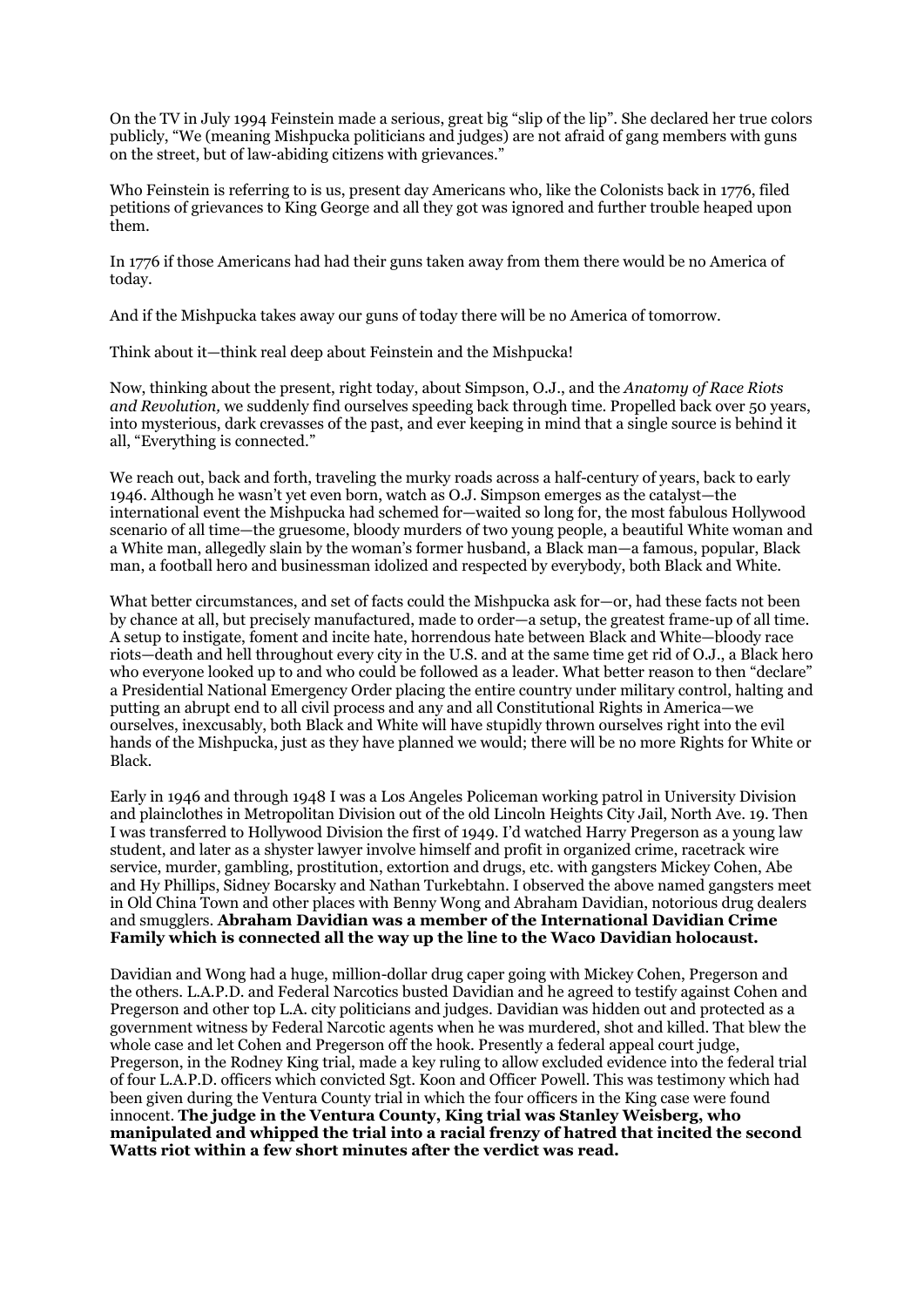One year before that Superior Court trial started in Simi Valley and the second Watts riot occurred, I handed an affidavit to Chief Daryl F. Gates, the NAACP, and TV and newspaper services, etc., with information and evidence of the Mishpucka's Race Riot and Revolution Conspiracy that was being precipitated.

A copy of the affidavit is part of this report. As will be seen, this conspiracy comes from a single source.

L.A.P.D. Homicide investigated a double murder and, with the L.A. District Attorney, convicted two Mishpucka assassins from Israel, Joseph Yakaria and Jehuda Avital who were connected to Irving Rubin's JDL and the ADL. This involved a drug deal and a large sum of money. Mishpucka drug peddlers, Esther and Ele Ruven, were killed with knives and their bodies and pieces were thrown in a trash bin.

In Palo Alto, California, in November 1992, an observant police officer, in an excellent performance of his duty to protect the safety and welfare of the citizens, arrested two Israeli assassins on their way to commit a double murder of a man and his wife. Two Rabbis, Austin Yoncy Feld and his brother, Scott Leon Feld, who had traveled all the way from Israel to commit this double murder, would have sliced the throats and stabbed the victims to death and been back in Israel almost before the bodies were discovered had it not been for the keen-eyed officer. And then: who else—maybe some innocent person accused and convicted—and all the while the Mishpucka laughing in the background as they turned it into a racially motivated crime (the intended victims were Jews) with the able assistance of the TV and news media.

The Rabbis Feld possessed detailed diagrams of the intended victims' home, murderous knives, ski masks and plastic handcuffs in their rental car when arrested. No one in their right mind will ever believe that these two Mishpucka assassins had come all the way from Israel just to pay a friendly social call on the victims in their bedroom in the middle of the night. These paid assassins had powerful connections with ADL Headquarters in Los Angeles, San Francisco and New York, who immediately secretly went to work to kill the charges against them.

Several weeks after the arrest of the two Rabbis the two San Francisco detectives came to Los Angeles with warrants to search the ADL Headquarters and seize and remove evidence. Stanley Scheinbaum, the head of the L.A. Police Commission, secretly gave Chief Willie Williams acrimonious orders not to allow any L.A.P.D. officers to assist the San Francisco detectives to enter the ADL Headquarters.

Stanley Scheinbaum, a Mishpucka, is a secret agent of the ADL and of other organizations sworn to the overthrow of the United States of America.

Being dedicated law officers the two San Francisco detectives bravely, without hesitation even though they had definite qualms about their own personal safety, entered the den of assassins. Without any "backup officers" from the L.A.P.D. they removed approximately one ton of secret files that the ADL had compiled on innocent, unsuspecting citizens. These were files used by the Mishpucka for purposes of sabotaging, framing and blackjacking citizens and politicians into doing their evil bidding in all sorts of treasonous scams against America and its people.

It was way back in those days, 1946 that I and other L.A.P.D. officers who were interfering with the Mishpuckas criminal operations unknowingly became victims, case numbers in the ADL secret files and **marked for destruction.** 

An associate of mine was told by Arlo Smith, the District Attorney of San Francisco himself, that my file dating back to 1946 was among the ton of records seized and removed from the ADL headquarters in L.A. in December, 1992. Also that my thick, nearly fifty-years-old file was current, right up to 1992.

In 1993 I spent two entire days trying to contact Arlo Smith at his office to see my file, but he refused to talk with me. I must assume that my file later on, along with all the others, was returned to the ADL when Smith cut his "deal" with them.

One L.A. officer, Sgt. Charlie Stoker met his early, sad fate in 1947. Stoker was assigned to Administrative Vice and many times I had given him info on vice activities in my division and worked with him on it.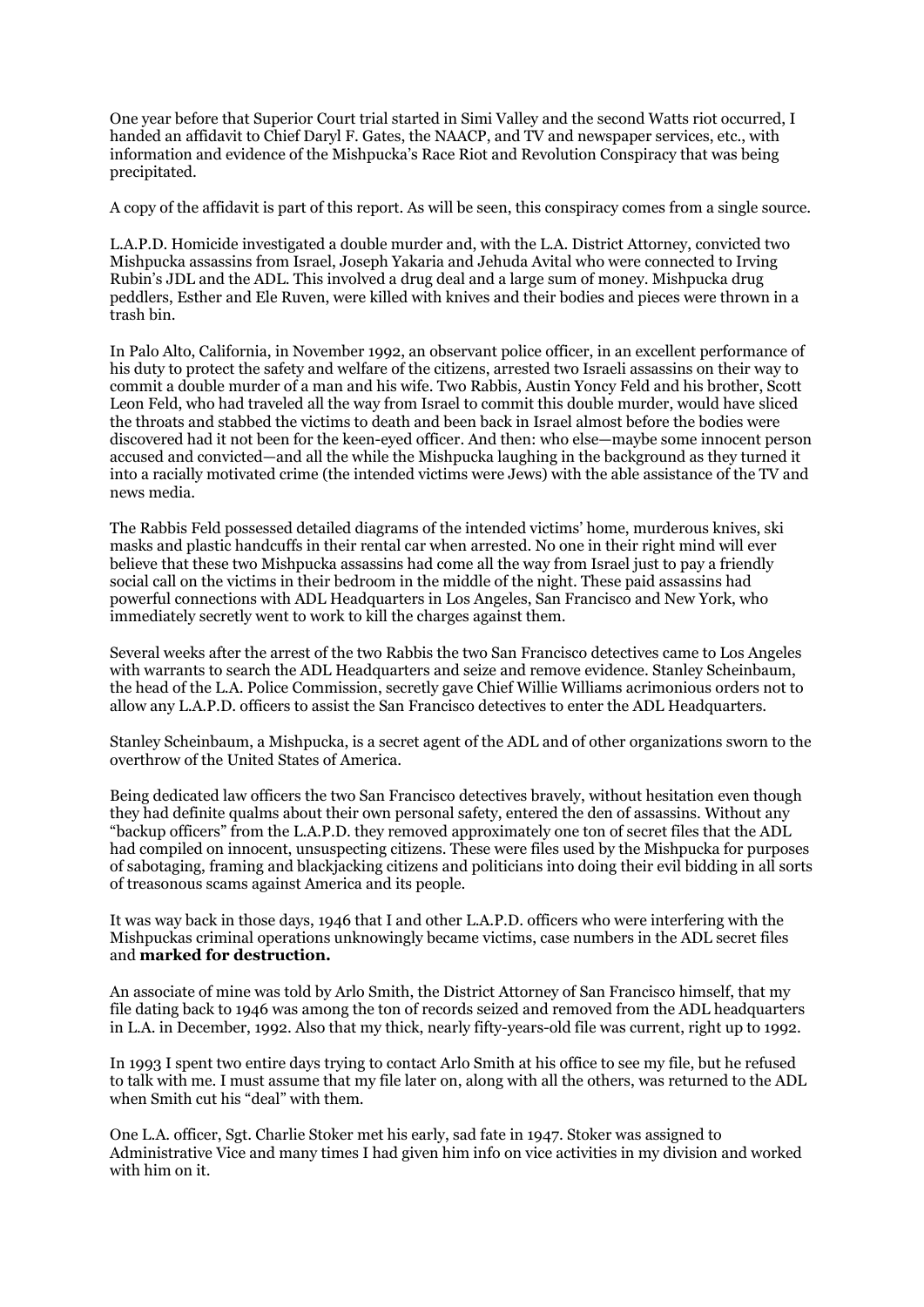Prostitution we all know has been around for a long time, also Hollywood Madams. Theirs is a closed circuit, a network, an unbroken chain of hierarchy right up to the present. Back in 1947 when Charlie busted Brenda Allen, Hollywood's premiere Madam, and snatched her little black book with all her customers listed, it included some mighty important "clients" from clear back in Washington, D.C.

Stoker wanted to prosecute and convict them all but he grossly underestimated their connections and power. It turned out, unfortunately for Charlie, that many of Brenda's clients were also among the top politicians and drug dealers and gangsters that Abraham Davidian had squealed on, also even after all these years some of them are still in high office and have grown even more powerful through their corrupt operations.

We knew nothing of the Mishpucka in those days—particularly we didn't know that Mickey Cohen and his tight group of Jewish judges and lawyers in the D.A.'s office that he controlled were part of a giant organization. And that this evil organization was led by Rabbis, a bloodline going back for thousands of years. God only knows what we would have done if we had known it—probably died of fright. They confiscated Brenda's little black book and Charlie Stoker was destroyed—he died a broken man.

Hollywood Madams are the best source of information in the world; they know everything that goes on, even in Europe and the land of Arabia. The FBI and KGB are small time pikers when it comes to comparing the extent of their information and ability with Hollywood Madams.

Recently a top Hollywood Madam, Heidi Fleiss was busted. She also had a little black book listing her "clients", influential, wealthy bankers, judges, lawyers, politicians, Hollywood producers and drug dealers from the West Coast to the East Coast. Fleiss has boasted that she could have exerted enough pressure because of whom and what she knows to have changed the NAFTA vote if she had wanted. And Fleiss is a Mishpucka Madam.

In the early 1980s I got a phone call from Hollywood, it was LeFleur, "The Flower" (my book, 1987, Chapter 41). "The Flower" was an "old time" Hollywood Madam, in the past she had given me some fantastic information. I hadn't heard from her in a long time. She was very shook up over something.

Marvin Pancoast, a friend of hers, had just been found guilty of murdering a prostitute. The victim, Vicki Morgan, was not just another beautiful Hollywood whore come to a bad end, she was Alfred Bloomingdale's girlfriend. Bloomingdale was an extremely wealthy Hollywood Mishpucka, he and his wife Betsy were President Ronald Reagan and Nancy's best friends and their constant White House companions.

Vicki had at one time been one of Flower's working girls. They were good friends and Vicki had told her that Alfred had been bringing his high ranking political buddies from Washington, D.C. to her place and were carrying on outrageous sadomasochistic sex parties with Vicki and other prostitutes. Vicki hated it and felt that Bloomingdale was going to renege on his word to provide her with a large monthly sum of money for the rest of her life like he promised.

So Vicki and her boyfriend Marvin secretly made Audio-Video tapes of all the sex parties and the participants from Washington, D.C. Flower had seen the pictures and one of the D.C. big shots was Caspar Weinberger, the Secretary of Defense.

Robert Steinberg was the original lawyer for Marvin Pancoast and a copy of the video tapes came into his hands. Steinberg told *CBS News* that the individuals in the tape were from Washington, D.C., one was a businessman, three government appointees and an elected official. He claimed that he viewed the tapes with a lawyer and someone from the Justice Department.

Pancoast then got another defense lawyer, Arthur Barens, who he told about the tapes and that they were extremely embarrassing to the Reagan Administration and involved serious violations of National Security.

This was because of the Secretary of Defense and other government officials being involved with the businessman who was an agent from a foreign country.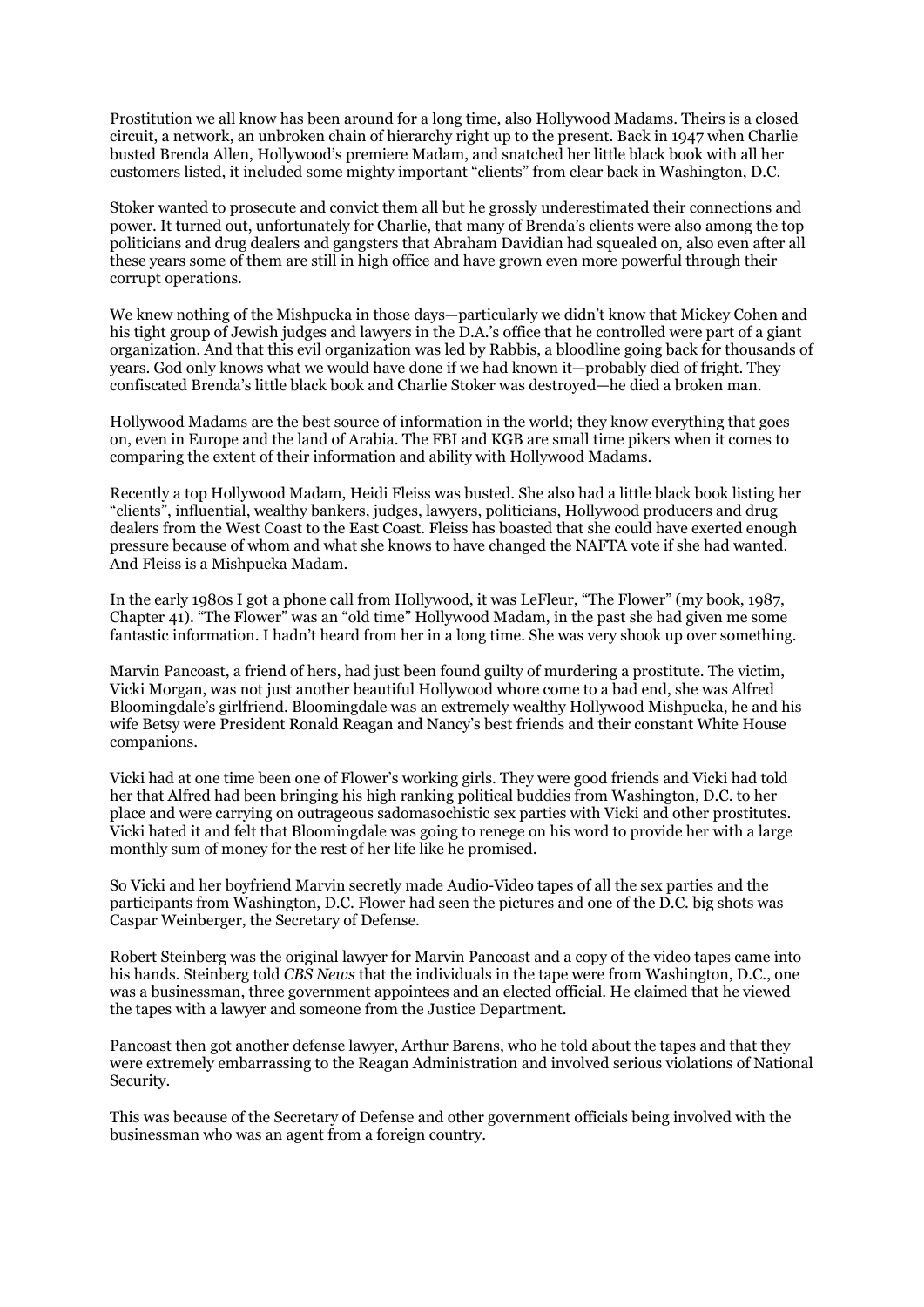The attorney for Pancoast, Arthur Barens made a lot of fuss and big noise just to make the defense look good. But it was all a pretense, a sham because they knew that Mishpucka Judge David Horowitz wasn't about to let any of those sex orgies into the trial and reveal the fact as evidence that other suspects had far greater motives for killing Morgan than Pancoast had and Pancoast was found guilty.

In context, the other night I watched Larry King Live on TV, his guests were Gerry Spence and former U.S. Attorney General Richard Thornburgh and Jack Tenner, an L.A. County Superior Court Judge. The subject of their discussion was, "Racial Discrimination" involving O.J. Simpson's double-murder trial.

Spence or Thornburgh said something about the jury and Judge Tenner became highly incensed, "How would either of you like it if you were Black and on trial for murder and all the lawyers and judges in the courtroom were White, or if you were White and all the lawyers and judges in court were Black?" To stir the pot of race hatred Larry King threw in a stupid but deliberate comment.

But to review Marvin Pancoast's trial for murder where the Judge, David Horowitz was a Jew, the prosecutor Stanley Weisberg was a Jew, the defense attorney Arthur Barens was a Jew, the witness, lawyer Robert Steinberg, was a Jew and his lawyer Leonard Levine was a Jew, and the Mishpucka they were covering up for, Caspar Weinberger was a Jew, and Superior Court Judge Jack Tenner didn't get even slightly indignant over this travesty. And how far would Marvin Pancoast have got if he had screamed that the courtroom was full of Jews?

Even though Robert Shapiro, O.J. Simpson's lawyer has raised the same issue of other suspects and has evidence and indications that other suspects have far greater motives and opportunity to commit the grizzly double-murder than O.J.—what if this is all just a big fuss, and Shapiro is just making a big noise like Arthur Barens did to make the defense look good—then Lance Ito rules the same way in O.J.'s trial as Horowitz did in Pancoast's trial there will be no defense left—O.J. will be dead.

Is this what is happening to O.J. Simpson, are his lawyers just like lawyer Arthur Barens for Marvin Pancoast, "just making a lot of noise to make the defense lawyers look good", like they are really trying, but also at the same time they have a dual purpose of inciting the emotional issue of White and Black racial hate and discrimination.

Then when Simpson is found guilty (after all the Black people have been convinced that he is innocent and has been framed by the White people) the Mishpucka has accomplished their Race Riot and Revolution Conspiracy; another Rodney King setup, the L.A.P.D has another terrible, murderous riot on their hands.

But what if Simpson is found innocent? Mishpucka lawyer Gloria Allred will go ape (have you seen her on TV?). Will Janet Reno, the Justice Department, in the name of assaulted women and civil rights and racial discrimination violations then indict O.J. Simpson and try him again, this time in federal court, convict him and sentence him to federal prison like the Justice Department did the two L.A.P.D Officers, Sgt. Koon and Officer Powell?

After this the Black people will be even more convinced that O.J. Simpson has been framed by the White people. The Mishpucka propaganda has successfully incited the most terrible race hatred tensions imaginable, TV, radio and newspaper propaganda of the most insidious kind. Whipping human emotions beyond endurance, O.J. Simpson will be used by the Mishpucka the same as was the Rodney King case—the L.A.P.D and the Police Departments across the nation will face the greatest Race Riot and Revolution catastrophe ever to hit America—"it's in the oven...cooking."

## WILL EVERY CITY IN THE COUNTRY BURN?

Will this be the cause for the Presidential Declaration of a National Disaster and Emergency to be imposed—will Willie Clinton suspend all civil process, Civil Rights and Constitutional protections? Will all Congressional hearings and governmental process be halted—shut down, and a panel of United Nations foreigners put in command of America?

But Robert Shapiro will still end up living in O.J.'s five million dollar house.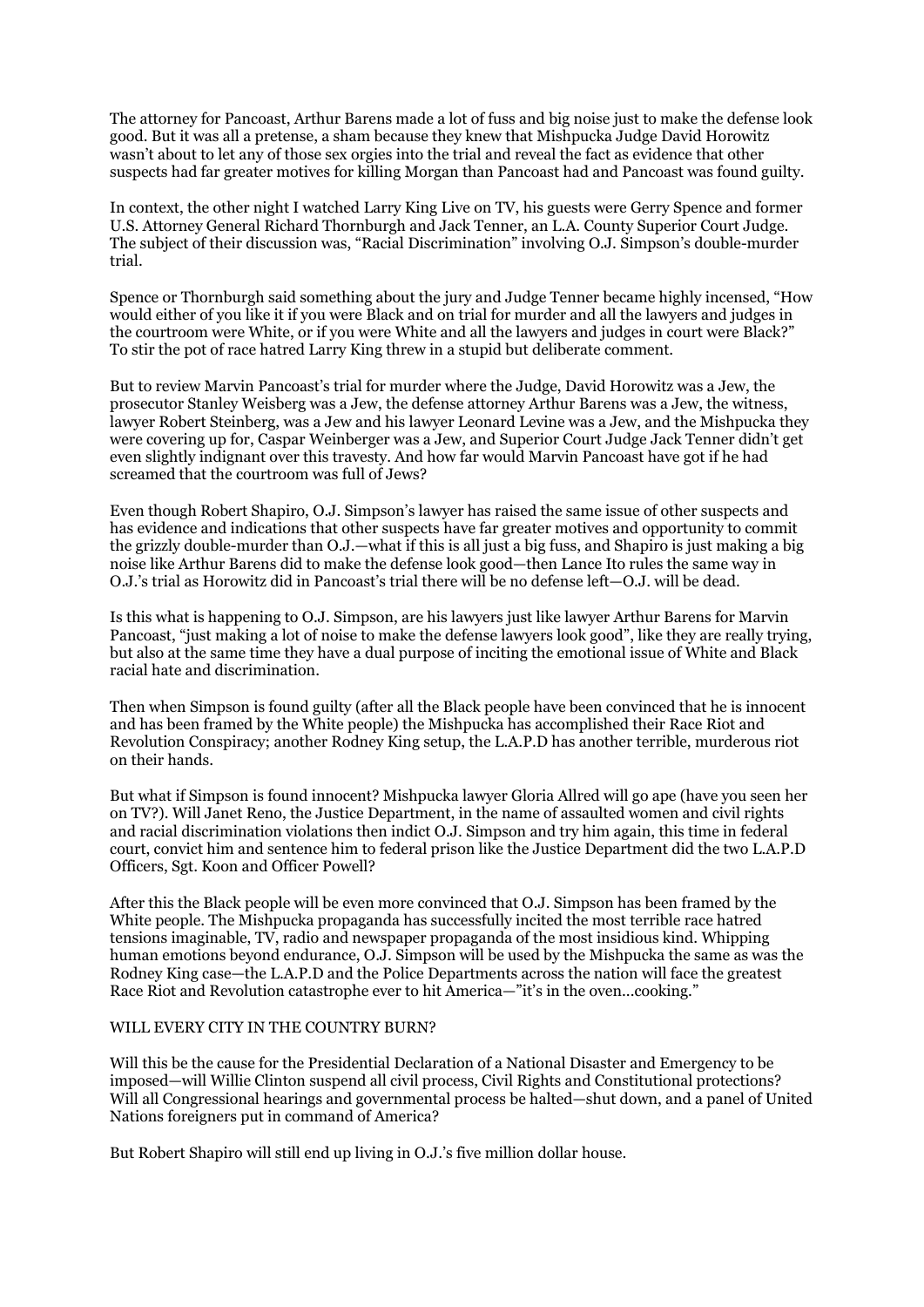The ADL of B'nai B'rith has a file on O.J. Simpson; he has been a marked man. Treasonous officers in the L.A.P.D, some are bloodline Mishpuckas who have infiltrated into the Department and others are motivated like San Francisco officer Thomas Gerard was into committing clandestine operations for the ADL.

Officer spies have been turning confidential police files and Intelligence information over to the Los Angeles ADL headquarters. And also turn in their own personal reports on other officers that they spy on regarding their racist proclivities, and these reports go to Stanley Scheinbaum who controls the promotional list of the L.A.P.D.

The Mishpucka have long harbored terrible fears that the Black people were becoming too smart for their own good, and were getting wise to them and the fact that they weren't really philanthropists, dogood people, like pretending that they have the Black people's best interest and civil rights at heart. They fear the Black people are becoming organized from the bottom up and not from the top down as in the past with the phony, treacherous leaders like Mayor Thomas Bradley and Reverend Brookins who sold them out and kept them in the dark as to how they were used in their scam with Rabbi Marvin Hier when they extorted 25 million dollars from the Coors Company.

The Mishpucka has put Jesse Jackson in his place—discredited him, he is no longer recognized as a powerful leader or threat to them.

But the Mishpucka have horrible fears, nightmares of Farrakhan and his strong leadership abilities even though they have him contained. Then reports from their spies in the LAPD began coming in to the ADL that O.J. Simpson was a leader type, a possibly powerful popular leader who could unite the Black people and also that he had been meeting and talking to Farrakhan and his representatives. Also the Black people were becoming too knowledgeable, organized and influential in the Hollywood movie and TV industry.

They now understood and had mastered the Mishpucka agent and talent shenanigans—that part of the shenanigans and manipulations where the big money and power lies and has been monopolized by Jew lawyers since Hollywood began.

The ADL has a thick, active file on O.J. Simpson and has spent huge sums of money on tracking him and his activities and the members of his family.

A fanatical, treasonous female Mishpucka, Elizabeth Holtzman from New York, authored and forced an insidious Amendment to the Immigration and Nationality Act through Congress. This vicious Amendment enabled Holtzman to set up what she called the Office of Special Investigations (OSI) within the Department of Justice.

Holtzman then hired a crew of frenzied, fanatical Mishpucka shysters at outrageous salaries (paid for by taxpayers) to conduct witch-hunts and to slander and frame people by calling them "Nazis". These were innocent people who had immigrated to this country, gotten jobs and worked hard and were loyal American citizens.

The Mishpucka Race Riot and Revolution operation has one purpose only—to fan the flames of race hatred and perpetuate and bolster the Mishpuckas failing propaganda of the alleged Holocaust, Chapter 40 and 41, (1987) of my book *There's a Fish in the Courthouse*. Neal Sherbinsky, aka Sher, a crazed Mishpucka fanatic was appointed the Chief of Investigations of the OSI.

Sher and his Mishpucka associate Stephen Trottsky, aka Trott (and now a federal appeal court judge) accused John Demjanjuk of being a Nazi war criminal named "Ivan the Terrible". The 63-year-old Demjanjuk was unconstitutionally transported to Israel where he was kept in close confinement, (solitary) for years under penalty of execution. Demjanjuk was ultimately cleared of all the OSI charges against him and allowed to return to America.

Chapter 31, 34, 44, (1987) of my book, *There's a Fish in the Courthouse*.

In L.A. federal court, Sher and Trott were forcing their insane Mishpucka chaos and Holocaust propaganda on Andrya Artukovic. They were trying to extradite the 85-year-old Croatian to Yugoslavia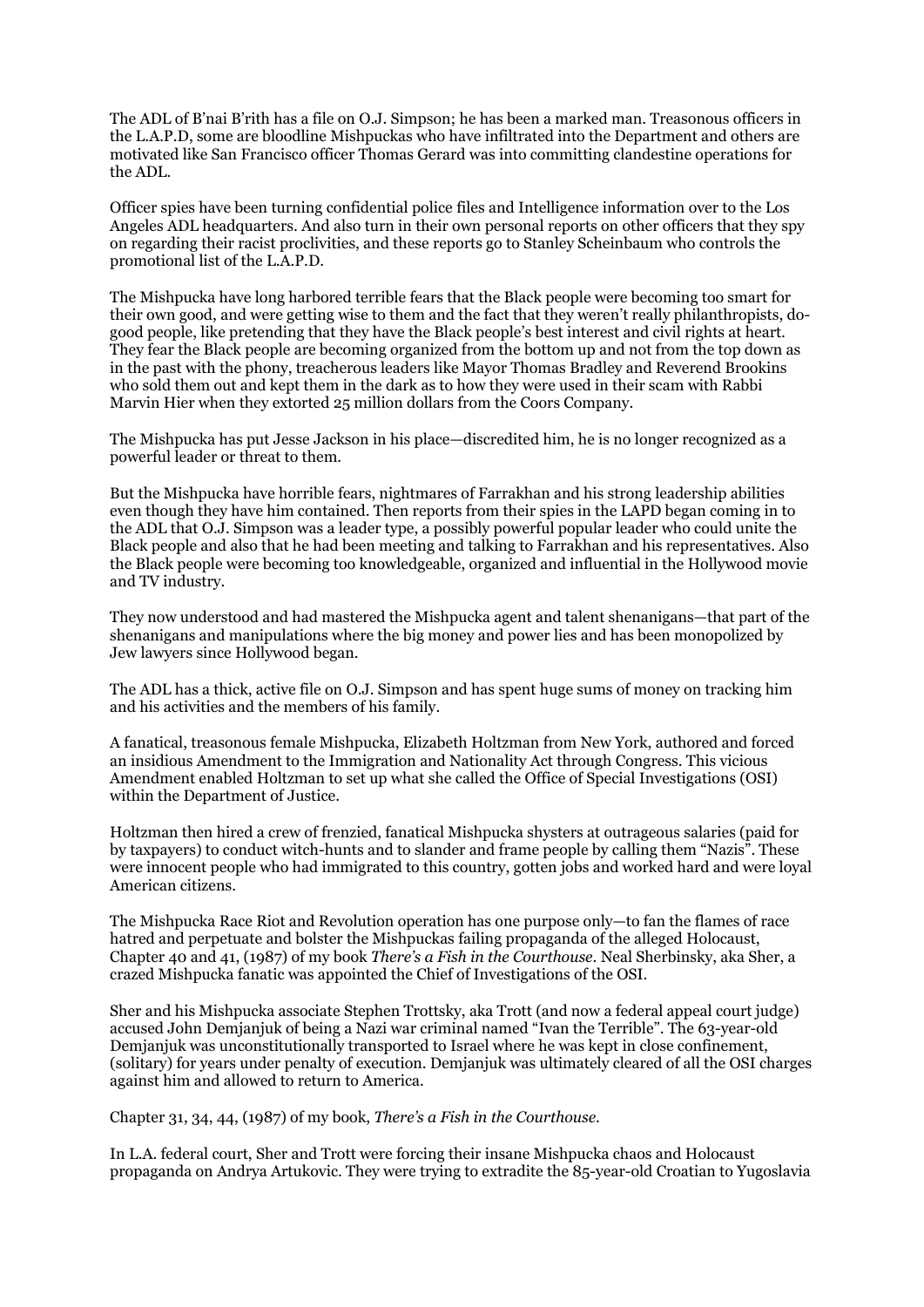for alleged crimes. Held prisoner during the extradition proceedings, Artukovic is legally blind. Confined to a wheelchair, he suffered from a variety of heart and brain problems and is a victim of Alzheimer's and Parkinson's disease. After his arrest he suffered strokes partly paralyzing his face. He also has aortic aneurysm and brain atrophy.

The prosecutor, a Mishpucka's Assistant State Attorney David Nimmea hired a Mishpucka psychiatrist, Saul J. Faerstein to testify that Artukovic was competent and well able to be extradited. Saul Faerstein is a master of Psychedelic, mind controlling drugs and takes his orders from Sher. Based on Faerstein's false testimony Nimmea claimed it was clear that Artukovic should be sent to Yugoslavia to face crimes of murder.

Artukovic's lawyer was a Jew, G.B. Fleischman who took a strange stance for a Jew, he stated, "When I took the case, I assumed Artukovic was probably guilty but even so I would defend him. I am an experienced extradition lawyer and I have been a Civil Rights lawyer a long time. I am convinced Artukovic's Civil Rights have been destroyed and needs the best lawyer he can get. I take the position you can't do this to an old man in America, and in the process I have come to believe he is innocent of the alleged war crimes he is charged with."

"As a result of his decision Fleischman received unbelievable cruel treatment and threats of death at the hands of the Mishpucka. Frightening phone calls threatening to blow him up in his car if he defended Artukovic were stark reality. Fleischman's process-server, for 23 years, Armand Grant, an ADL Mishpucka who owned California Attorney Services, refused to serve any more process for him; he said, "It is not in the best interests of my company to continue our business relationship."

"Fleischman also lost all his Jew clients who accused him of being a renegade Jew."

"Irving Rubin, the murderous thug who heads the Jewish Defense League (JDL) went to Fleischman's Hollywood condominium with three more gangsters and threatened him. They had to be removed forcibly from the building by security guards."

"The Simon Wiesenthal Center for Holocaustic Studies made harassing calls and Rabbi Abraham Cooper ordered Jews to call Fleischman and express their anger and outrage against him. Hundreds of wild, milling Jews showed up at the court proceedings to harass Fleischman. Screaming "Pig and Traitor", they spit in his face. Several members of the JDL were arrested for violence and U.S. Marshals had to escort Fleischman to his car. Irving Rubin knew that their Mishpucka demonstrations had to be kept alive and on the front pages of the newspaper and on TV to bolster their Holocaust propaganda, he screamed out ridiculous, insane threats, "Artukovic, your days are numbered." The 85 year-old mentally incapacitated man in the wheelchair did not even know what was going on. Some of the wild, violent Jews were arrested and others took a live pig to Fleischman's office where they turned it loose and continued the uproar."

"There was a deep, sinister reason for the tumultuous ruckus, not just the fact that Fleischman, a Jew, was representing an alleged Nazi war criminal but he had made the statement that, I believe Artukovic is innocent. If Fleischman should prove in court that Artukovic hadn't killed any Jews at all much less the 700,000 they claimed he had it could be disastrous. It could presage the total collapse of the entire Holocaust propaganda."

"Rabbi Abraham Cooper tried desperately to force Fleischman to drop Artukovic and extradite him as swiftly as possible and dispose of him. In ultimate hypocrisy Rabbi Cooper made clear the partition Jews must keep between themselves and the "country" they happen to be living in. He ruled, every defendant had a right to counsel, but, people in the Jewish community are outraged that a Jew would take this case for Artukovic."

In an amazing answer Fleischman castigated the Rabbi and the Jews; he said, "I am an American lawyer first and a Jewish lawyer second, if these people cannot understand that then there is not much I can really do about it. I have given up explaining it to them."

"John De Lorean, the automobile manufacturing tycoon was arrested in a hotel at L.A. International Airport for smuggling 220 lbs. of cocaine, valued at 24 million dollars into the country. Within hours after his arrest William Morgan Hetrick was picked up in Hollywood."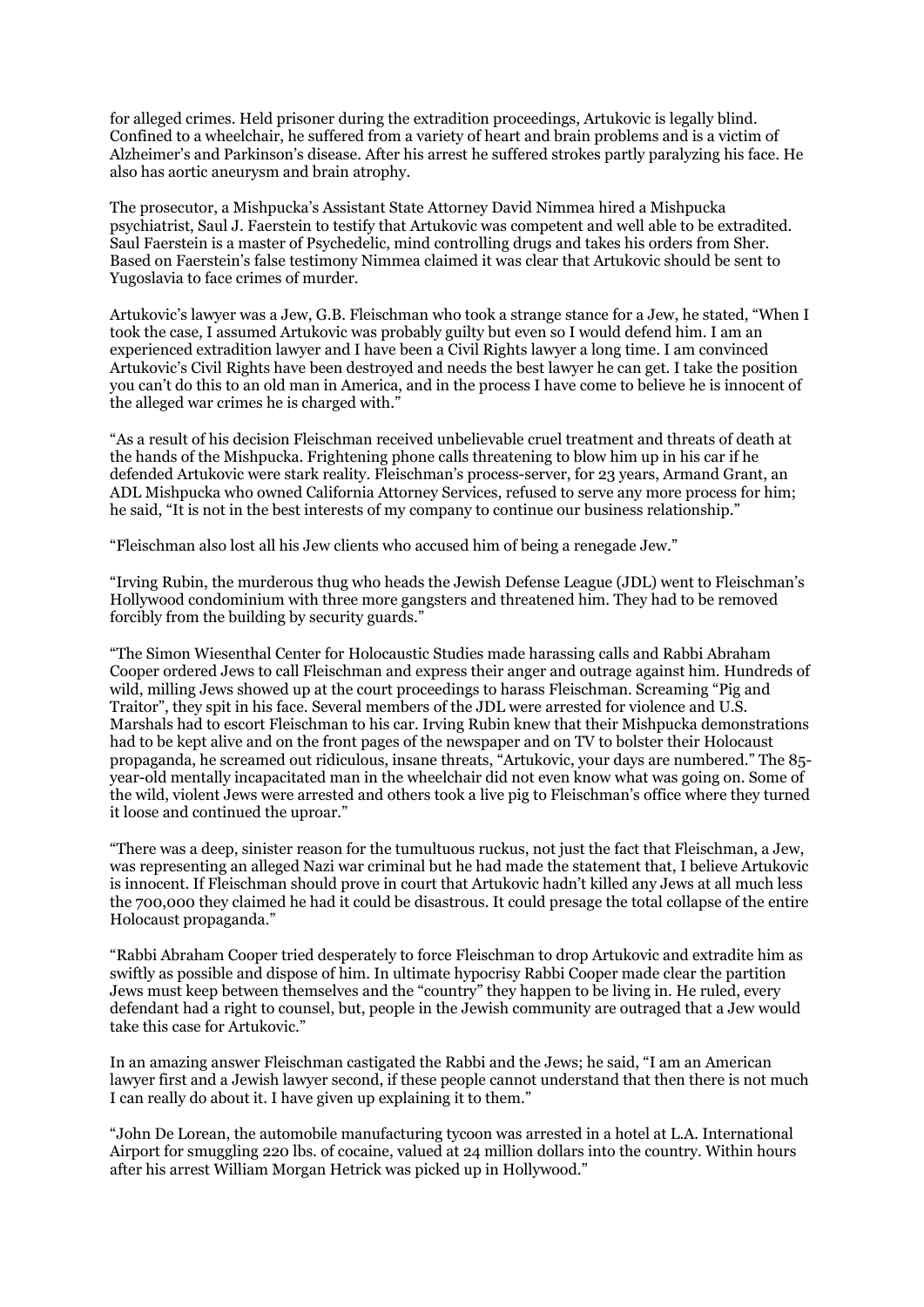"A sensational TV and newspaper dramatized trial followed the arrests. Lawyer Howard Weitzman represented De Lorean. Hetrick was a pilot for a Ventura lawyer, Lyman Smith, who owned Maverick International Airlines Inc. Smith owned two large jets that he was using to fly live registered cattle to Iran for the Shah and then bringing back cocaine to the States in the jets."

"Lawyer Lyman Smith, who was about to be appointed as judge to the Ventura Superior court, and his wife were both found bludgeoned to death at home in bed."

"The District Attorney, Michael Bradbury framed a suspect and arrested him. The case against the defendant smelled so bad that Bradbury lost it at the Preliminary hearing. The real murderers, the Mishpucka were never caught. William Morgan Hetrick was seen and heard arguing in a loud voice with Judge Richard Heaton in his chambers. Shortly after this Judge Heaton and his wife were killed in a mysterious airplane crash. They had taken off from Santa Paula airport in their Beechcraft Debonair and mysteriously crashed in Winslow, Arizona. William Morgan Hetrick operated an airplane repair and maintenance company at Santa Paula Airport and was considered a genius at making gadgets—things that could mysteriously cause a plane to unexplainably crash. The real operator and brains behind the cocaine smuggling operation was California State Appellate Court Judge Hymie Blitzberg, aka Steven J. Stone in Ventura.

And lawyer Howard Weitzman was cognizant of all the murderous activities while representing John De Lorean. William Morgan Hetrick never testified at the trial and it is believed that he has been hidden out by the government. Chapter 31, 34, 44, (1987) my book *There's a Fish in the Courthouse*." [*More quoting:*]

"As most people know, Vincent Bugliosi, presently a Hollywood lawyer and writer, was the L.A. District Attorney who prosecuted Charlie Manson and his Family. During this sensational Los Angeles multiple murder trial the judge had held back some evidence.

"This excluded evidence was a list made up by Manson of some top Hollywood stars who were to be killed by Manson's Family. Frank Sinatra was on the top of the list. These Hollywood murders were to be setup to look like it was done by Black people for the express purpose of creating racial hatred and riots.

"This list of stars was leaked to a L.A. newspaper reporter, Bill Farr, who wrote it all up in melodramatic style. Angered, the judge ordered Farr to reveal who had leaked the evidence; Farr refused to tell him and was sent to jail for contempt. William French Smith, President Ronald Reagan's friend and U.S. Attorney General was involved in the conspiracy.

"Bugliosi wanted the inflammable, excluded evidence planted in the paper. It would further incriminate Manson in the already sensational "multi-murder" trial and bring fame to Bugliosi for convicting him, but there was another highly important purpose which was to incite White and Black race-hatred.

"Bill Farr revealed to me that it was Bugliosi who had leaked the evidence to him after he realized he was only going to live a short while longer.

"Flower, the Madam had also told me that to her knowledge Bugliosi was the person who took Vicki Morgan's tape recording back to Washington, D.C. He represented it as being the original and only existing tape and got a large sum of money from the people involved."

The ADL is not only the most evil, murderous organization in the world's history, it is the "richest", the most highly financed. The San Francisco ADL Headquarters has a fifty-million-dollar annual outlay of cash—spent on paying spies in law enforcement for intelligence files, sabotaging, framing, and assassinating people who get in their way.

This fifty million that they admit to is actually closer to one hundred million for their secret conspiratorial operations. Including the ADL's Headquarters in San Diego, Los Angeles, San Francisco, Portland and Seattle their financial operating hoard is conservatively estimated at nearly one billion dollars. With their main headquarters in New York City, massive Washington, D.C. operation, and headquarters in every large city in the United States the ADL's huge "network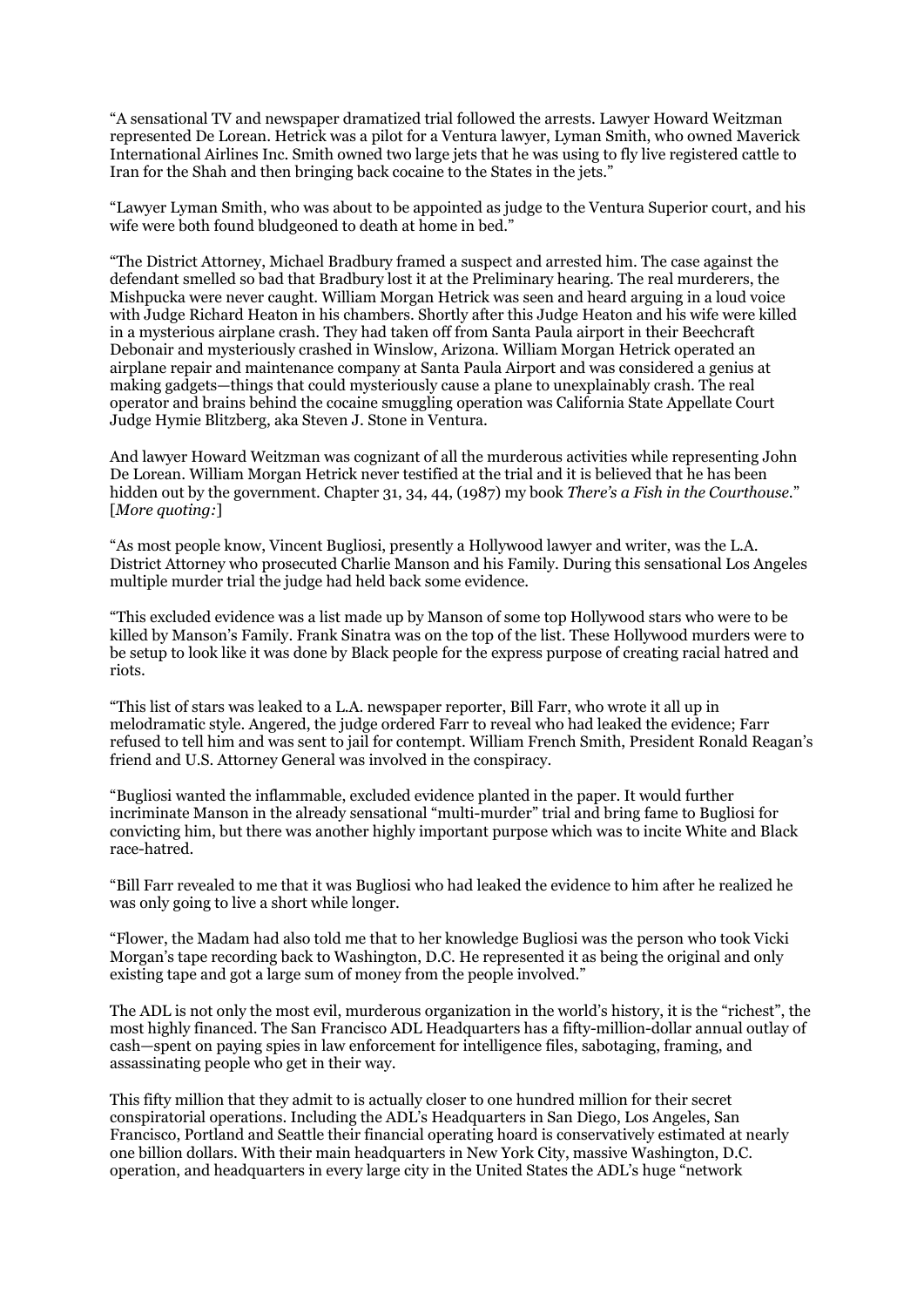operations" annually amount to more than one hundred billion dollars, with another hundred billion instantly available if exigencies occur.

The magnitude of the ADL "spider web" of corrupt political campaigns, spying, sabotage and assassination is staggering, very difficult for Americans to conceive.

If you take just one individual Rabbi operation, examine it closely and how much money it generates it is then easier to see, to focus and realize the overall picture of this huge funnel of money pouring like Colorado River water through the huge Boulder Dam pipelines.

Rabbi Abraham Low was convicted of conspiracy to launder millions of dollars in drug money. Operating out of the Mogen Abraham synagogue in the Fairfax Jew Community of Los Angeles, Rabbi Low was laundering as much as five million dollars a week. That is two-hundred-and-fifty million dollars a year, and it is unknown how many years he operated or in addition how much the Rabbi separately made in drug sales alone.

The Rabbis operations handle anything they get their hands on; Rabbi Low was also convicted of depositing a stolen and forged cashier check for \$496,000.00. The Rabbi was operating through crooked diamond dealers and a "holy network" of phony Jewish charities and nonprofit groups. These charities and nonprofit groups are a typical Mishpucka scam—refer to the phony church operation in Portland, Oregon.

It has to be understood that the Mishpucka gangsters are allowed to operate scams on their own but they are only allowed to keep a specific amount as for themselves. Of course this portion is a generous amount but the balance goes to the ADL where it is joined with the money from other Mishpucka scams and transported to their "super-safe" concealment hundreds of feet below the surface of the burning sands of Dimona.

Michael Milken, along with his small crew of Jew confederates, all wizards at stealing money in extremely complicated scams, stole a minimum of a trillion dollars from Americans—do you think he was allowed by the Mishpucka to keep it all—certainly not. He got to keep his percentage; the balance, a fantastic sum, went to you know where.

This incredible drain of United States money is replaced by the Fed, Alan Greenspan printing off more useless bills. It is catching up with us—sleeping Americans had better look around, see what is happening to them—I won't be able to bear the shrill screams of, "Why didn't somebody do something?"

Chapter 46, (1987) of my book, *There's a Fish in the Courthouse*: "President Ronald Reagan nominated Alex Kozinsky to a lifetime appointment to the U.S. Federal Appeals Court in San Francisco. A thirty-five-year-old Jew born in Russia, Kozinsky mysteriously had become an attorney for Pres. Reagan and a law clerk to Chief Justice Warren Burger. This treasonous Mishpucka was actually allowed to ghostwrite decisions that were critical to the people of America, and then made law by Chief Justice of the United States Warren Burger.

"Ridiculously, Kozinsky had become Chief Judge of the U.S. Claims Court where this vicious agent provocateur sabotaged and thwarted investigations into military waste and procurement fraud (which had to do with Israel's gangster gunrunning operations). Kozinsky then conspired to destroy loyal Federal employees who had exposed these frauds against the U.S. Two American watchdog groups and the Government Accountability Project along with federal employees demanded a Senate investigation into this Israeli saboteur's corruption and treason.

"Former Deputy Special Counsel of the U.S. Claims Court, Jessie James, accused Kozinsky of making outright lies and statements to the Senate Judiciary Committee at Kozinsky's confirmation hearing, May 17, 1985. All this had no effect; understandably the head of the Judiciary Committee is the traitorous Strom Thurmond. Thurmond is the Senator who covered-up the 50 caliber machine gun for Reagan's National Security Advisor, William P. Clark, who was one of the original conspirators clear back in 1958 of the Race-Riot and Revolution conspiracy.

"Senator Thurmond was aided and abetted by two cowardly Senators on the Judicial Committee, Paul Simon of Illinois and Dennis DeConcini of Arizona."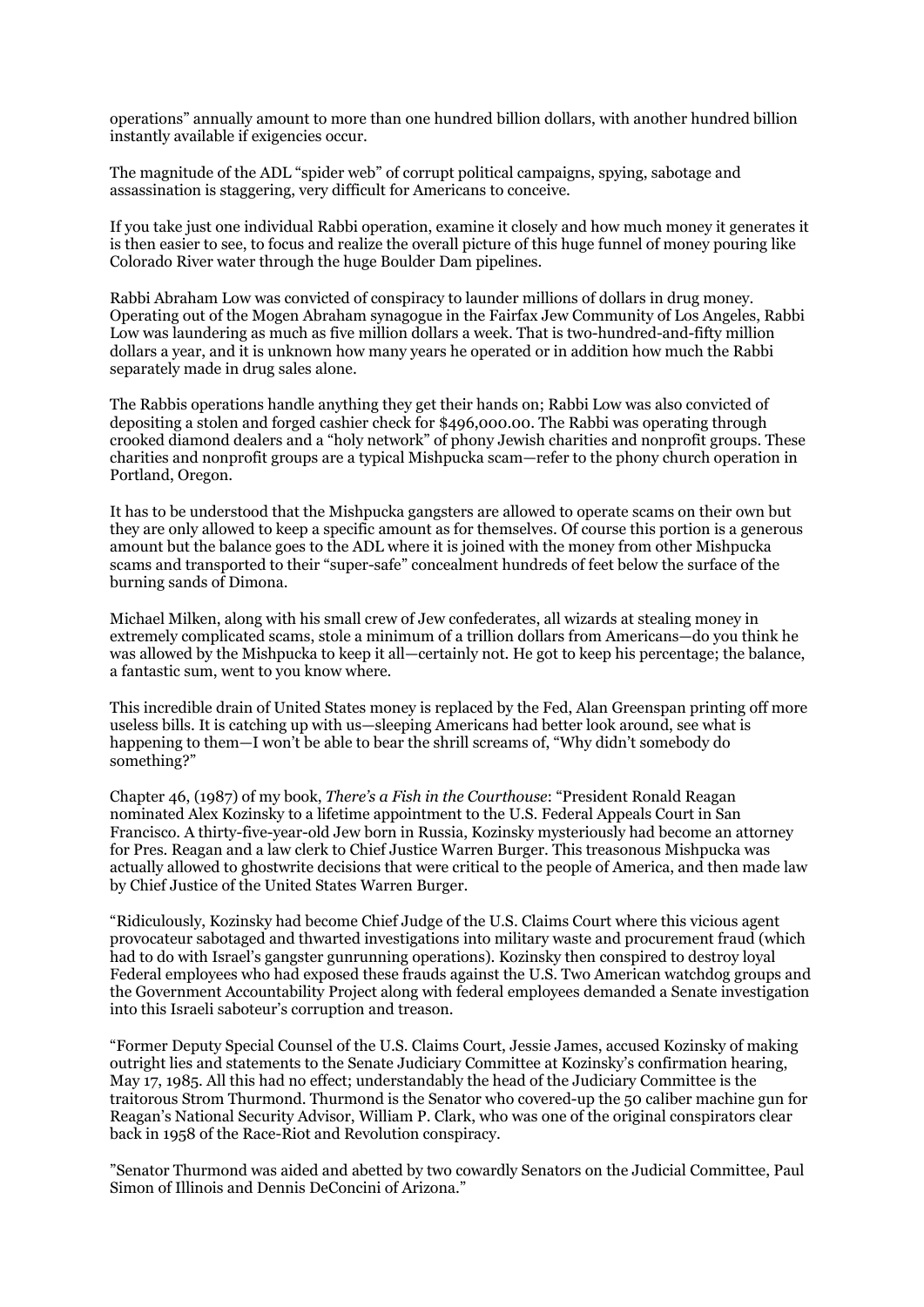Now, in 1994, Alex Kozinsky, who sits in Pasadena, Calif., is firmly entrenched with Federal Appeal Court Judges Harry Pregerson and Stephen R. Reinhardt and the superior numbers of hardened Mishpucka gangsters who have usurped the American Judicial System and block and thwart every legal effort Americans file in court.

Alex Kozinsky presently has a real insidious Mishpucka operation going wherein **he is changing and replacing the usage of words and terminology of the American Judicial system to that of the** *Mishna***, the Jew Law of Rabbi Juda.** 

Kozinsky has a program of interjecting words like Chutzpah, describing Russian Jew judges, schlemiels, nebbishes, shtick, kibitzing, tsoris, all these Yiddish words and more with their sly conflicting meanings are being set up to be used and eventually take over the English legal language. They are presently being taught in American law schools by what the Mishpucka calls "law professors".

As an example Kozinsky defines Chutzpah as "brave", a brave judge but the real Yiddish meaning is laid out by Victor Ostrovsky, a Jew trained by the Mossad, and who wrote the book, *By Way of Deception*.

Ostrovsky explains "Chutzpah": "This is Chutzpah: you shit in front of a guy's door, then you knock on his door and ask for toilet paper, that's Chutzpah."

Kozinsky trained a Mishpucka, Eugene Volokh, to be his clerk and to work diligently at switching the English legal language to the *Mishna*, (the Jew law). Then it was arranged to place Volokh in the extremely critical, advantageous position as the clerk for Justice Sandra Day O'Connor of the United States Supreme Court.

Volokh is in Washington, D.C. working harder than hell at switching the courts from English to Yiddish, Oy Vay! Oy Vay! The extremely important question is, is Sandra Day O'Connor part of this treasonous scheme or is she just naive in this Mishpucka operation dubbed, "A linguistic tribunal now in session, Judge Alex Kozinsky presiding."

Anyone who thinks an American can get due process in court is **Nus**.

The ADL, the "strong arm weapon" of B'nai B'rith was created in 1914, 80 years ago and has been killing people ever since, Murder Incorporated. The ADL's entire creation and purpose for existing is its specialty in secret operations of extortion, corrupt political campaigns, drugs, money laundering and espionage (spying, offensive surveillance, staking out people's homes, employment and activities of spies and secret agents) and the destruction of any person who gets in their way, (assassination). And O.J. Simpson was in their way, but in the ADL's twisted thinking there was a much better way of disposing of O.J. than just cutting his throat and killing him. The ADL loves the strategy, the thought of killing two birds, (maybe even a dozen) with one stone.

Everything is connected, (1987) in my book, *There's a Fish in the Courthouse*. "Starting in 1960 when JFK was set up by Mishpucka Joey Bishop to meet Marilyn Monroe at Peter Lawford's house party in Santa Monica. And Marilyn Monroe was set up by the Mishpucka in their evil, twisted conspiracy to pick JFK's mind regarding his intentions toward Israel."

This conspiracy required Hollywood **lover-boys** to get next to Marilyn, pick her brain, and learn everything they could about JFK. Also in this operation were Psychiatrists Dr. Ralph Greenson and Dr. Hyman Engleberg, deluging her with psychedelic drugs and mind control manipulation.

The Mishpucka, in numerous Hollywood books and TV documentaries, push the story real hard that Marilyn Monroe was very angry at Bobby Kennedy because he broke off their romance and that she was going to hold a press conference and expose everything about them—and that is the reason Bobby Kennedy killed her—but that is a lie. It was just the opposite; shortly before she was killed Marilyn had made desperation attempts at a pay telephone, using coins, trying to reach either JFK or Bobby to warn them.

Marilyn had discovered the plot by Mickey Cohen and Menachem Begin to sabotage the Kennedys— Marilyn had only the best of thoughts about the Kennedys and would never have harmed them. What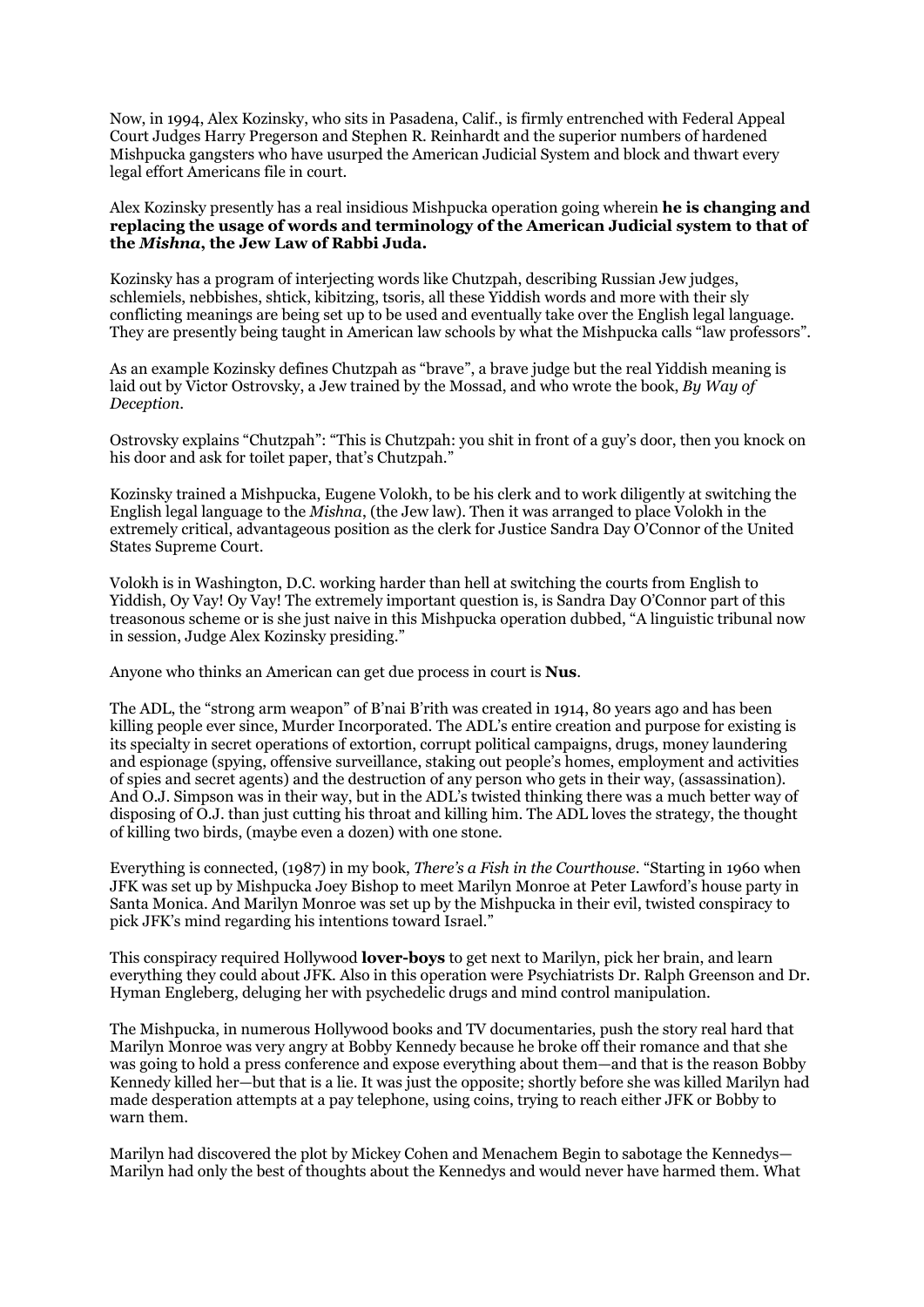got Marilyn killed was her screaming at Georgie Piscitelli that she was going to tell the Kennedys the entire plot, Piscitelli got his orders straight from Cohen and Begin to murder Marilyn.

This is exactly what got Nicole Simpson murdered—she had discovered that she was surrounded by Hollywood **lover-boys**, people that were pretexting her to death, using her to pick her brain about O.J., his friends, relatives and other Black people with whom she had friendships, contact and association with.

Nicole had discovered that these people were paid spies working for a mysterious organization, Mishpucka ADL.

Regardless of her marital situation Nicole still had strong family ties, loyalty and emotions. O.J. was the father of her children, she never at anytime had wanted harm or danger to befall O.J. either physical or for his commercial ventures or future success as a businessman or for any possible connections with Farrakhan.

The **lover-boys** constant picking of her brain about O.J. and his connections alerted Nicole and she began suspecting their real motives.

Confronting them with these facts was what got Nicole, just like Marilyn Monroe, Mary Mercadante and Vicki Morgan killed.

One of the ADL's top priorities was putting together a program binding and guaranteeing that nationwide the Black vote would go one hundred percent for Bill Clinton. Without this solid vote the Democrats would never succeed. (Presently this Black vote is being manipulated to go to Diane Feinstein.)

Hundreds-of-millions of dollars were spent by the ADL to cover-up Mayor Bradley's and Reverend Brookins' extortion of Coors and the fact that Rabbi Marvin Hier was involved in it. This huge source of money from the ADL was used by Stanley Scheinbaum to get Bradley to setup a Commission to investigate the L.A.P.D. in the Rodney King affair. The Christopher Commission was a setup to smash the L.A.P.D. hierarchy and put Stanley Scheinbaum in command as head of the Police Commission where he now controls the L.A.P.D.

Warren Christopher, Andrea Ordin and Mickey Kantor, all Mishpuckas and secret agents of the ADL were appointed to this commission. Christopher, a shyster lawyer, was promised the position of Secretary of State, Ordin would be Attorney General and Kantor, a shyster lawyer who had hung around doing little jobs for Mayor Bradley (like the Coors extortion), would head the Trade Commission if they succeeded in delivering the nation's Black vote which they accomplished through the publicity and propaganda they generated in the Rodney King case.

Clinton was elected and Christopher and Kantor got their appointments but we were able to stop Ordin through some back door pressure.

Clinton had to keep his basic promise to Ordin by nominating two more ADL Mishpuckas, Zoe Baird and Kimba Wood, who were also stopped, but the pressure mounted and Clinton was able to force Janet Reno in as the U.S. Attorney General.

When the two San Francisco P.D. detectives raided the San Francisco and Los Angeles ADL headquarters they exposed a multitude of the treasonous Mishpucka's espionage and financial setup.

Roy Bullock in San Francisco who has been a paid agent and spy saboteur for the ADL for forty years had received hundreds of thousands of dollars for his activities.

David Gurvitz was Bullock's counterpart in the Los Angeles ADL headquarters.

From a secret account in the City National Bank in L.A. David Lehrer issued large checks to Bullock and Gurvitz who cashed them and paid in cash their secret spies in law enforcement and agents such as the Hollywood **lover-boys** for their services. The ADL also had **secret funds** setup in various other banks, one secret account being under the false name of L. Patterson at City National Bank.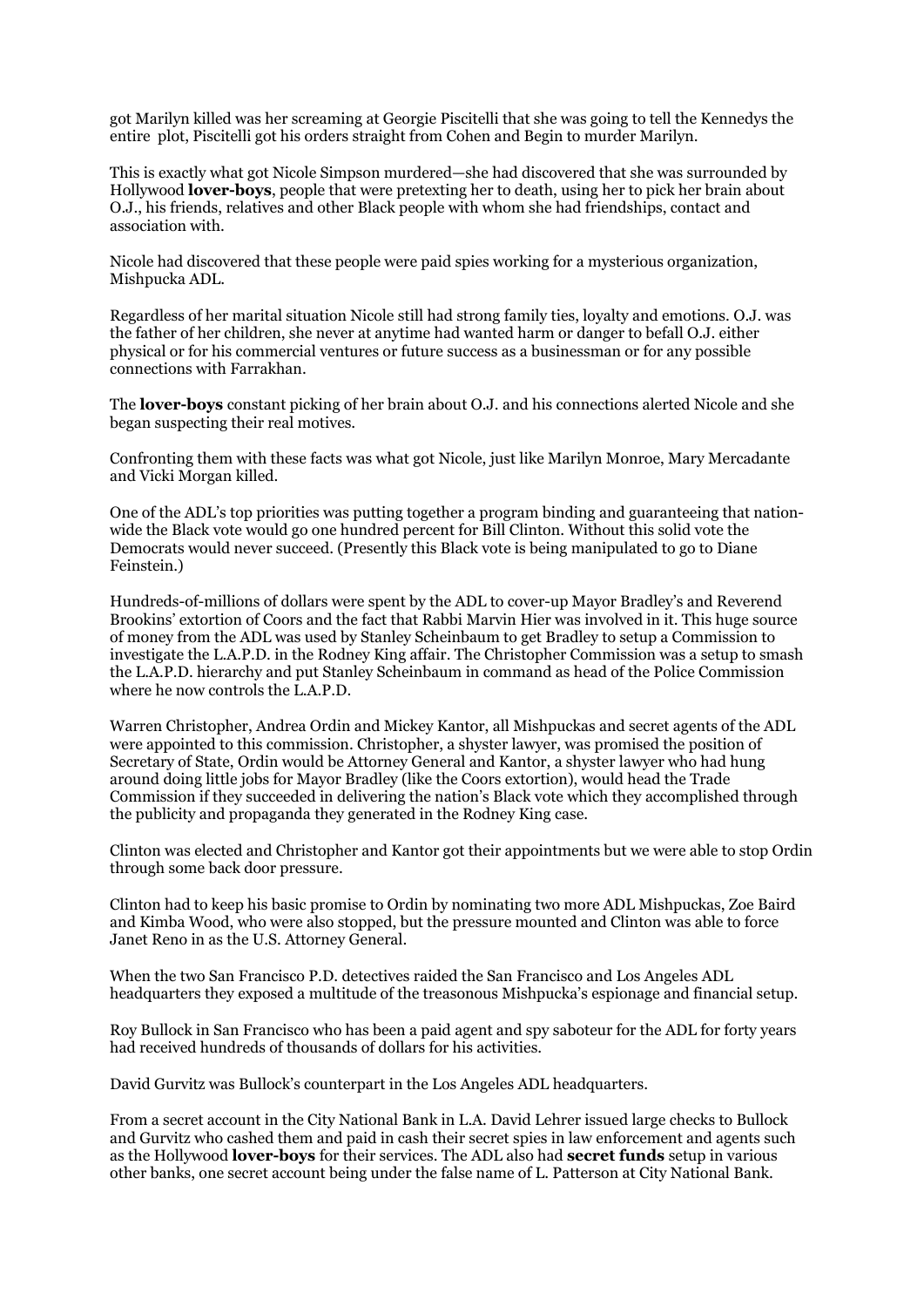David Lehrer admitted, "We have lots of secret accounts and funds, I'm the signatory." Lehrer and Hochman transfer huge sums from secret accounts to Gurvitz and Bullock who make direct payments to the assassins. These payments are cashier checks and checks that were cashed by the assassins who took them to other secret accounts at designated banks. The canceled checks are kept concealed in Hochman's possession. The issue dates of these documents correspond to and tie in chronologically and in other ways to assassinations and double-murders herein revealed.

Bullock told FBI agents that for years and years the ADL had made huge payments to him designed to disguise the ADL Organization as the source.

Former Senator Alan Cranston, while a United States Senator, was a paid operator, a spy and informant for the ADL, and had especially close relations with Irwin Suall, the Director of the New York ADL Headquarters.

One of the ADL's secret paymasters for years was Los Angeles shyster, Bruce Hochman. A trusted Mishpucka, Hochman received money direct from the ADL and deposited it in his own account then wrote checks to secret spies, informants and assassins. Hochman admitted that he had been involved in this secret ADL payoff operation for more than twenty-five years.

ADL spies, agents and informants are used for every type of operation imaginable, the **lover-boys**  pretexted Nicole Simpson in every devious way in the world trying to elicit information from her and make reports to their spymasters. They obtained information that made it very helpful in staking out individual homes and conducting surveillance of their marks (victims). The law firm of Bruce Hochman acted as an intermediary in these operations, both in Los Angeles and San Francisco.

L.A.P.D. Chief Willie Williams received his orders direct from his leader, Stanley K. Scheinbaum: do not assist the San Francisco officers in any way to raid the ADL Headquarters or help them investigate the ADL's operations.

Several Black leaders, Mervyn Dymally, former L.A. City Councilman Robert Farrell and Arab Americans voiced complaints that they were victims of the ADL spying and sabotage, also that Irving Rubin, the leader of the JDL, a branch of the ADL, was involved in the murder of an Arab person who objected to the ADL's criminal operation. Stanley Scheinbaum then instructed Chief Willie Williams to placate the complaints of these people, Chief Williams told them, "These allegations are taken very seriously, an internal investigation has been undertaken and the results of the investigation when it is completed will be made public." That was June 1993, over one year ago and no investigative report or any results have been made public yet, however, it is now high time that action be taken—legal action in the O.J. Simpson **double murder** case.

After many years in law enforcement, criminal intelligence and also three-and-a-half years as the Chief Investigator for the Ventura County Public Defender Office I know how things operate from both sides of the fence, how defense lawyers and prosecution lawyers think—egos, political pressures and whatever they can get away with. At issue is, will O.J. Simpson get a fair trial?

From the very beginning it has been trick and device—a secret Grand Jury was in session, then out of the clear blue sky a 911-tape is released by the police department featuring O.J. assaulting Nicole political intrigue—but think about it, I know how things like that are worked behind the scenes—that tape, never in a thousand years, would that have been released unless Stanley K. Scheinbaum ordered Chief Willie Williams to do it.

Now what did that ADL strategy accomplish, what was its purpose? First, to sensationalize the case with 24-hour-a-day dramatization.

Second, the prosecution and defense both agreed in harmony that the 911-tape had biased and prejudiced the Grand Jury. That consequently the Grand Jury should be killed and a Preliminary Hearing held instead.

But, this is not [*legally*] so—the Grand Jury is not bound by the rules of evidence in this event—it was perfectly legal and not prejudicial for them to consider and deliberate the incident of the 911-tape to indict.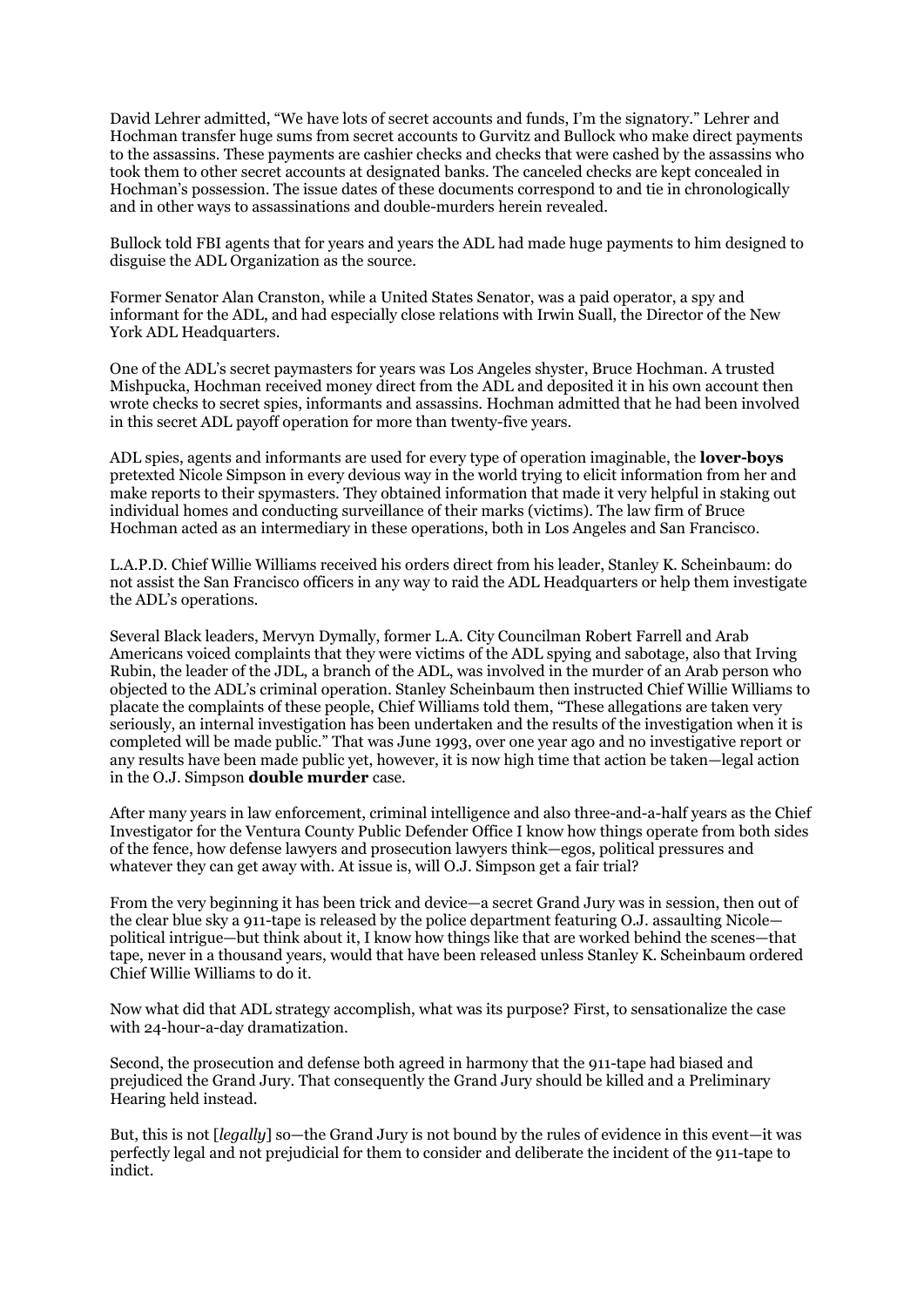But, the 911-tape might not have been allowed at a Preliminary Hearing, so it had to be made public first.

Now we have a full blown sensational Preliminary Hearing set up on television for everyone in the world to see and hear. Think about this—both the defense and prosecution wanted this instead of a nice, quiet Grand Jury indictment and they both agreed to kill the Grand Jury investigation on a phony premise. A question arises, is the Mishpucka ADL pulling the puppet strings on both sides?

Simpson's lawyer, Howard Weitzman allowed him to be questioned and make possible incriminating statements.

Then, putting on a phony act, declares that he did his best to stop O.J. from talking to the police.

Weitzman and others, in an attempt to set O.J. up so that he would have to eventually plead insanity (which means conviction), concocted a letter allegedly written by O.J. They then caused it to be splashed across the screen in another astounding dramatic sensation where, to everybody in the world, it sounded for sure like a suicide letter. Then Robert Shapiro was brought in as O.J.'s lawyer to cover for Weitzman who was getting too involved in the machinations, which might be questioned if he remained.

Now in another fantastic TV alert, O.J. is traveling down the freeway in a white Bronco with a gun to his head and being pursued by numerous police cars with red lights and sirens. Now, if the defense was setting up a plausible insanity defense they were doing great, but were their strings, along with prosecution's, still being manipulated by the ADL puppet master? In my mind there is far more to it than just setting up an insanity plea defense.

Where did O.J. get the gun—was this a prop that he had been given? The uniform officers had been informed over their radios that O.J. was a declared murder suspect desperately on the run and they were in pursuit. If they had blocked him off and forced his car to a halt could the uniform officers, not having been given the true facts, innocently, in the line of duty, have shot and killed O.J. in a scenario duplicating Don Scott's death while he was holding a pistol.

This would accomplish the ADL Mishpuckas operation of killing more than one bird with one stone. Mission accomplished, O.J. would have been disposed of as a danger to them—and White officers and prosecutors would have been blamed by the Black people—a certain recipe for Race Riot and Revolution.

The defense, Robert Shapiro, received documents revealing that Detective Mark Furhman, eleven years prior had sued the Department for a pension, stating that he had strong hatred for Mexicans and Negroes and desires to kill them.

In a TV press release Shapiro accused Det. Furhman of "Nazi" tendencies of racial hatred and intolerance for Blacks and of planting the incriminating glove at O.J.'s house.

Now again, from both sides of the fence, is Furhman a Nazi, consumed with racial hatred and viciously trying to frame O.J. a Black man—or is Furhman a spy, a Los Angeles Police officer who secretly has become a paid agent of the ADL and acting on their orders to frame O.J. Simpson. Then again, maybe he is just a loyal American, a L.A. Police officer doing his honest duty in an investigation.

Very important, as O.J.'s life hangs in the balance—is lawyer Robert Shapiro a very clever, paid agent of the ADL, taking his orders from Stanley K. Scheinbaum—is he an Arthur Barens, who in the Vicki Morgan case was an ADL agent who made a lot of noise and fuss to make the defense look good, all the while knowing that the judge was going to exclude the critical evidence that proved other persons actually committed the murder and could exonerate his client Marvin Pancoast. And though his client was found guilty, Barens would shout to the world, "I did my very best for my client, it was very unfortunate that Judge Horowitz ruled the way he did, but look at the record—you can see I did my very best for my client."

If Robert Shapiro, as an ADL agent, is doing exactly the same thing as Barens—and already knows that Judge Ito is going to exclude all of Shapiro's TV and newspaper defense that reveals the true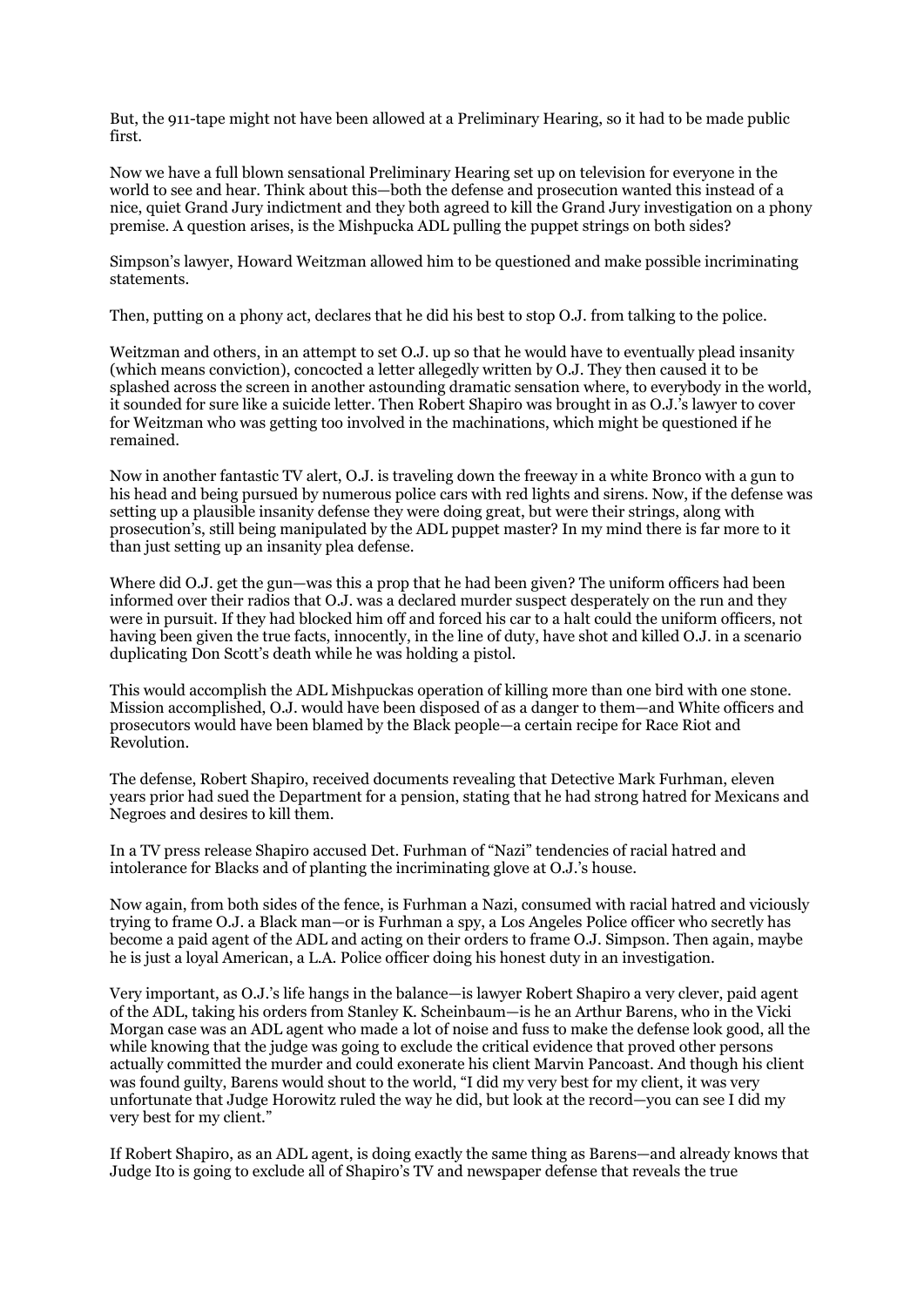murderers—then, after it is all over for O.J., lawyer Shapiro will shout in TV press releases, "I did my very best for O.J.

Simpson—it was very unfortunate that Judge Ito ruled that the evidence clearing O.J. was irrelevant, but look at the record, just look at the record, you can see I did my very best for my client."

But possibly lawyer Robert Shapiro is not an Arthur Barens, perhaps he is a lawyer such as G.B. Fleischman, who states, "I am an American lawyer first and a Jew lawyer second."

Maybe Shapiro, who unquestionably is an experienced, able lawyer, is really doing his best for his client even though he knows the ADL wants O.J. buried, either in the ground or so deep in a penitentiary cell that he will never see daylight again.

But Shapiro has never come forth and stated that he is an American lawyer first; and are all Jew lawyers subject to the same frightening, intimidating treatment that G.B. Fleischman got, if they defy the ADL?

Another incredibly evil strategy evolves from all of this pretrial, sensational, manipulated documentary drama—a series of top Jew defense lawyers have been murdered and the ADL-owned news media very slyly attunes and primes the public's mind to believe that it is frustrated law-and-drug enforcement agents doing the killings. This is not so—it is ADL Mishpucka assassins; the Mishpucka is murdering Jew lawyers who have dared to operate as American lawyers first and do not sacrifice their clients as they have been ordered to do by the ADL. Never forget that right in the midst of all this political and race-hate intrigue, O.J.'s life is at stake—the question to ask is not will he get a fair trial but, will he get an even shake?

Now, of course, it becomes all important, is Shapiro a G.B. Fleischman, or an Arthur Barens; is he an American lawyer first and a Jew lawyer second;, how brave, how much Chutzpah does Shapiro have is he willing to have a great big bowel movement on the front doorstep of the murderous ADL?—and then knock on the door and ask for toilet paper—or is he an Arthur Barens, and just making a big noise because he knows that Judge Ito has already got his orders from the ADL to exclude as irrelevant any and all evidence that could clear O.J.? Again the defense and prosecution combined, agree in quiet harmony in selection and acceptance of a judge—Lance Ito. It should be remembered that Ito's wife is high ranking, a Captain in the Los Angeles Police Department, and at one time was assigned to homicide. Was she involved with any connected murder investigations or was she a paid agent or a victim of ADL intrigue?

As a D.A. Prosecutor, Lance Ito met his future wife at the scene of a homicide investigation.

Everything is connected—Americans must start thinking, deep; this doesn't involve just O.J. Simpson alone, it predicts your future, and the lives of every loyal, legal citizen of the United States of America.

Now, very *evidentiary* becomes the involvement of many ADL Mishpuckas appearing on dramatic, sensationalized TV programs posing as so-called experts in legal matters pertaining to bloody, Hollywood double-murders wherein they sinisterly stir the pot of racial, Black and White hatred. And it is not just mere coincidence that they spring out of past connected murders and incidents.

ON TV...

The vicious fanatic ADL Mishpucka **Elizabeth Holtzman,** the female responsible for the infamous OSI (Office of Special Investigations), is stirring the pot of race hatred unmercifully.

Howard Weitzman, lawyer for O.J. and John De Lorean and tied in with drugs and William Morgan Hetrick in the Ventura lawyer Smith double-murders and the murder of Judge Richard Heaton and his wife.

Gloria Allred, rabid ADL Mishpucka shyster connected to the insane assassin Irving Rubin, who threatened G.B. Fleischman with death.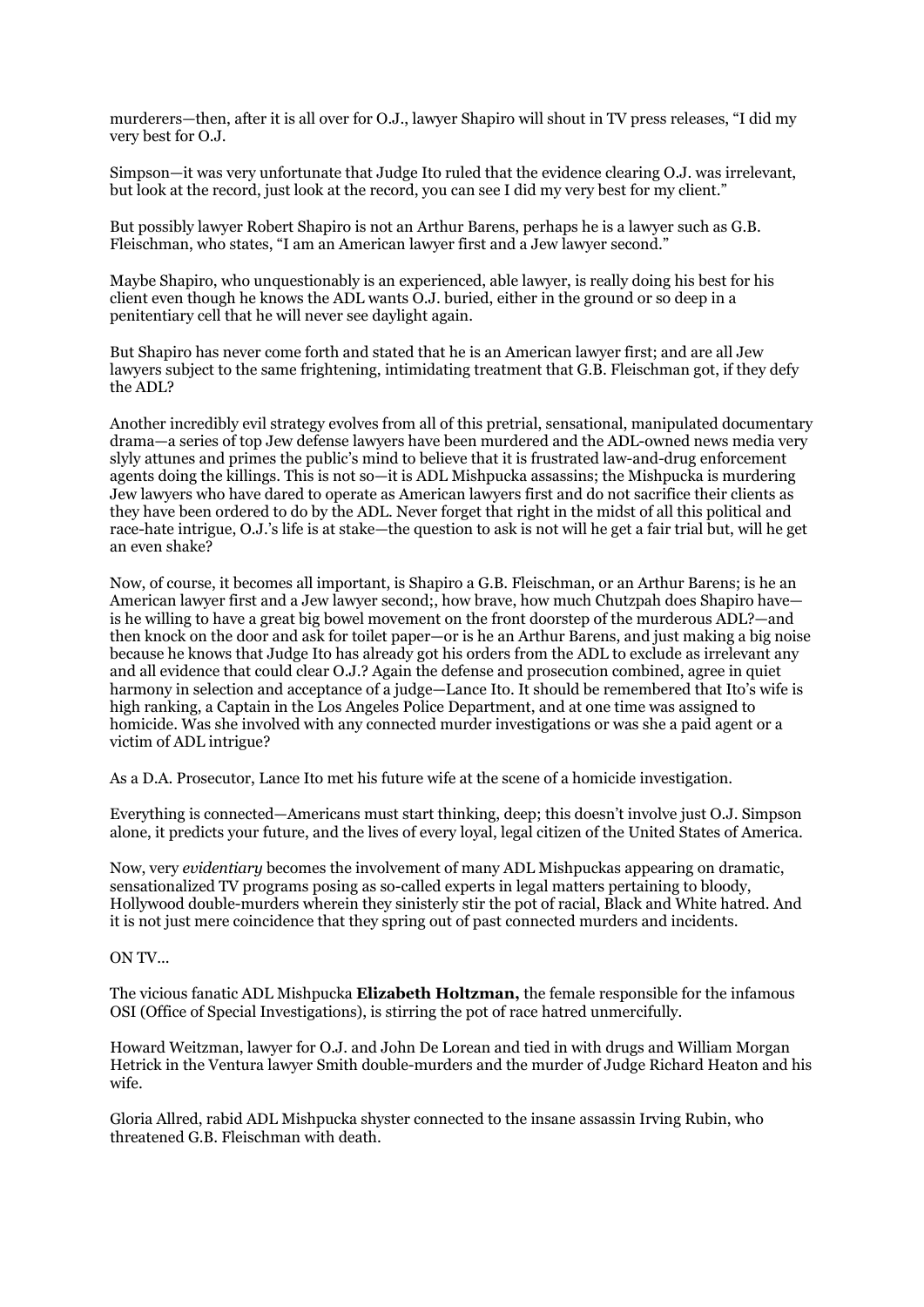**Jeff Wald**, an ADL Mishpucka on *Larry King* TV—RE: secret DNA tests, O.J. guilty—Wald claims his confidential information came from a most reliable, trusted source—a leak directly from inside the L.A.P.D.

This inflammable TV propaganda was handed direct to Wald by Stanley K. Scheinbaum, L.A.P.D. Commissioner.

Vincent Bugliosi is tied in to Vicki Morgan murder and National Defense Security violations and spreading incendiary evidence of Black and White race hatred in the Charlie Manson trial.

On the *Mary Tillotson* TV show, three female ADL Mishpucka lawyers stirring pot of O.J. male brutality on wives and Black and White racial hatred bolstered by insane percentage opinion polls propagandized to incite Black and White racial hatred.

On Larry King TV, ADL lawyers **Joseph Grodinsky**, **Kunstler** and **Dershowitz** all stirring the pot of chaos, Black and White race hatred inciting chaos, race riot and revolution and there in the background the evil psychiatrist, Saul J. Faerstein the psychedelic drug expert, mind manipulator prescribing dope, visits O.J. in his jail cell.

Have you ever seen or heard such a weird performance of testimony as that of Coroner Irving Goldman in which he sabotaged evidence critical to pinpointing a more accurate time of the two victims deaths? Did Goldman do this as a paid agent of the ADL or because he has a Jewish Grandmother? And for how long and in how many other autopsies and criminal trials has he testified for the ADL?

And **Andrea Ordin** is exhorting Black and White race hatred on TV. She destroyed evidence exposing major crimes and was involved in the Christopher Commission, where she fraudulently misled the Black voters.

To consider, in deliberating all the above political power plays, matter of record circumstances, deadly intrigues, the toying of a man's life with evidence most obviously that of a setup and evil frame—all this being perpetrated—while all the time in plain view, highly visible multiple-causative factors far more blameworthy, with this direct evidence of other persons' guilt, the farcical, ridiculous proceeding marches on.

**The trial, if it can be called that, cannot be allowed to commence—the moment it starts, O.J. Simpson will be under threat of certain execution.** The sword of this kangaroo court hangs over O.J.'s head by a thread—all Judge Ito need do is rule all the defense evidence of other people's guilt irrelevant and the thread will snap. This must be stopped before the trial starts or it is too late, forever.

Some Recommendations:

A "Defense Action": a Declaration of all evidence, suspects, information and affidavits at hand and available as herein presented and as is otherwise available from other sources.

A "Motion to Dismiss" all of the criminal charges against O.J. Simpson.

A "Demand" to the United States Senate for a complete and absolute investigation of the ADL Mishpucka treason, espionage and usurpation of the American Judicial System and invasion and sabotage of Civil law enforcement. The U.S. Senate has full jurisdiction in the Vicki Morgan murder and the total overall involvement of violations of National Defense Security of our country by traitorous secret agents.

Republican or Democrat, or personal involvement it matters not, the Safety, and Welfare of the United States of America and its *Constitution* and *Bill of Rights* is transcendent of all else when America's future is at stake.

No lone American, O.J. Simpson in this instant case, should have the unbearable, terrible burden of being placed in the path to withstand the total evil force of the ADL, a multi-trillion-dollar financed, secret, illegal cult organization set up within our government with thousands of paid and volunteer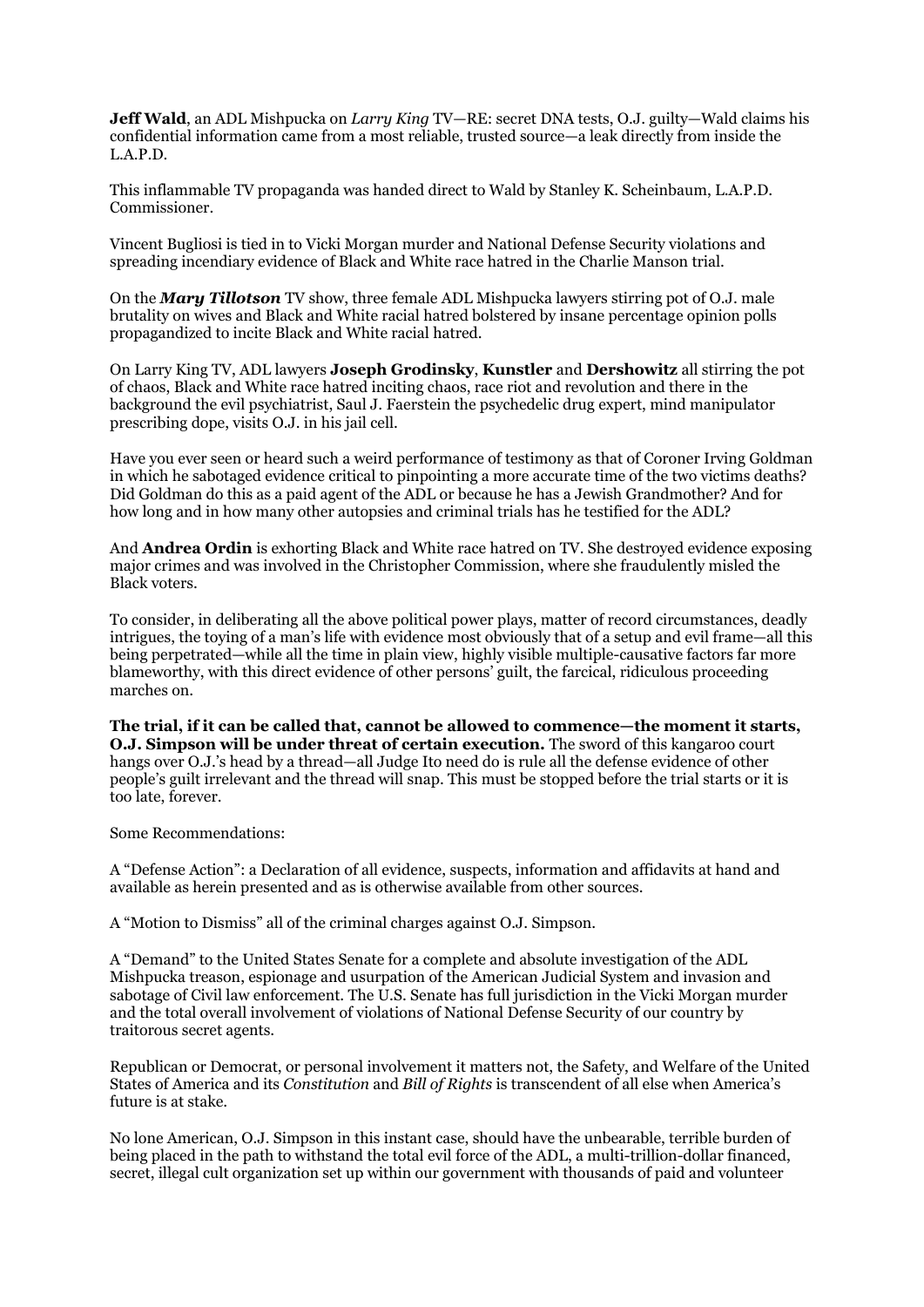agents planted throughout government agencies and Congress and maniacally dedicated to the destruction of America. It is not only the responsibility of the U.S. Senate, it is their **bounden duty** to stop the treason and protect the people.

The U.S. Senate Committee on the Judiciary has failed their duty to the point of treason—they have not supervised or checked the traitorous criminal activities of the Judges in the Ninth Circuit (both Federal and State) for over fifty years. During this time the individual states within the Ninth Circuit have become a foreign country—ruled by the laws of an ADL Dictator.

A "Special Senate Investigation" must be set up immediately. Experienced investigators, honest people with no thought whatsoever to harm or involve innocent, law abiding American citizens, must be selected.

These would be temporary employees who have no qualms about taking the Oath of Allegiance to uphold and protect America and the *Constitution*.

## **The defense must file a comprehensive federal civil suit (RICO) against the ADL, Stanley Scheinbaum, David Lehrer, David Gurvitz, Bruce Hochman, Saul J. Faerstein, Thomas Bradley, Rev. Brookins, Irving Rubin, Anthony Miller, Roy Bullock, Warren Christopher, Mickey Kantor, Andrea Ordin, etc.**

This lawsuit must be filed in a U.S. District Court other than in the Ninth Circuit and depositions taken from the above named, conspirators and others not yet named before a criminal trial is allowed to commence against O.J. Simpson.

There must be subpoenas Deuces Tecum issued and served on the ADL demanding the secret files on O.J. Simpson, Louis Farrakhan, the NAACP and all the Black churches and lawful organizations that the ADL has been tracking and sabotaging. All the files clear back to the Vicki Morgan murder and beyond to the Robert Kennedy assassination, all the payoff records, checks, and secret bank accounts maintained by David Lehrer, David Gurvitz and Bruce Hochman, etc.; these checks and bank records showing large amounts being withdrawn, lead to killers.

Anthony Miller is an incumbent California Assistant Secretary of State and candidate for the office of California Secretary. He has criminally interfered with the Superior Court of Los Angeles in the O.J. Simpson double-murder proceedings by a conspiracy of manipulating due process of law with the intent and purpose of illegally influencing and controlling the electoral system of free and fair elections across the nation. This was perpetrated to amass the black Vote for Diane Feinstein and others in the Democratic Party. This attempt to close down the trial during the election was denied by the court but clearly reveals the activities and modus operandi of the Mishpucka's intent to fraudulently attempt to manipulate the Black vote.

This conspiracy is one and the same, part and parcel of the Christopher Commission set up by Mayor Bradley to investigate the L.A.P.D. in the high profile Rodney King trial and to cover-up Bradley's, Brookins and Kantor's part in the Coors Brewery extortion. A covert agreement was made with Presidential Candidate William Clinton and his campaign staff that if they produced a united Black vote across the nation and Clinton won, Christopher, Kantor and Ordin would be appointed to their desired federal offices.

The present conspiracy of amassing and controlling the nation-wide Black vote through the manipulation of the high profile O.J. Simpson trial is being conducted and master-minded by Stanley K. Scheinbaum and Diane Feinstein. It is imperative that Feinstein win in November to be in a position to become the next U.S. President in 1996.

All of the herein said "Defense Action" must be taken. If Robert Shapiro proceeds to take O.J. into trial and Simpson is stripped of all his defense and convicted, the results will be horrendous, race riots and revolution—overwhelming political and social upheaval will bring America to its knees, the ADL Mishpucka, Diane Feinstein will take over as the new President.

**Now, it is imperative, all loyal Americans must think deep—stop everything they are doing for a few minutes and think—think about what they are reading, and how very close they are to losing their country and everything it has given them.**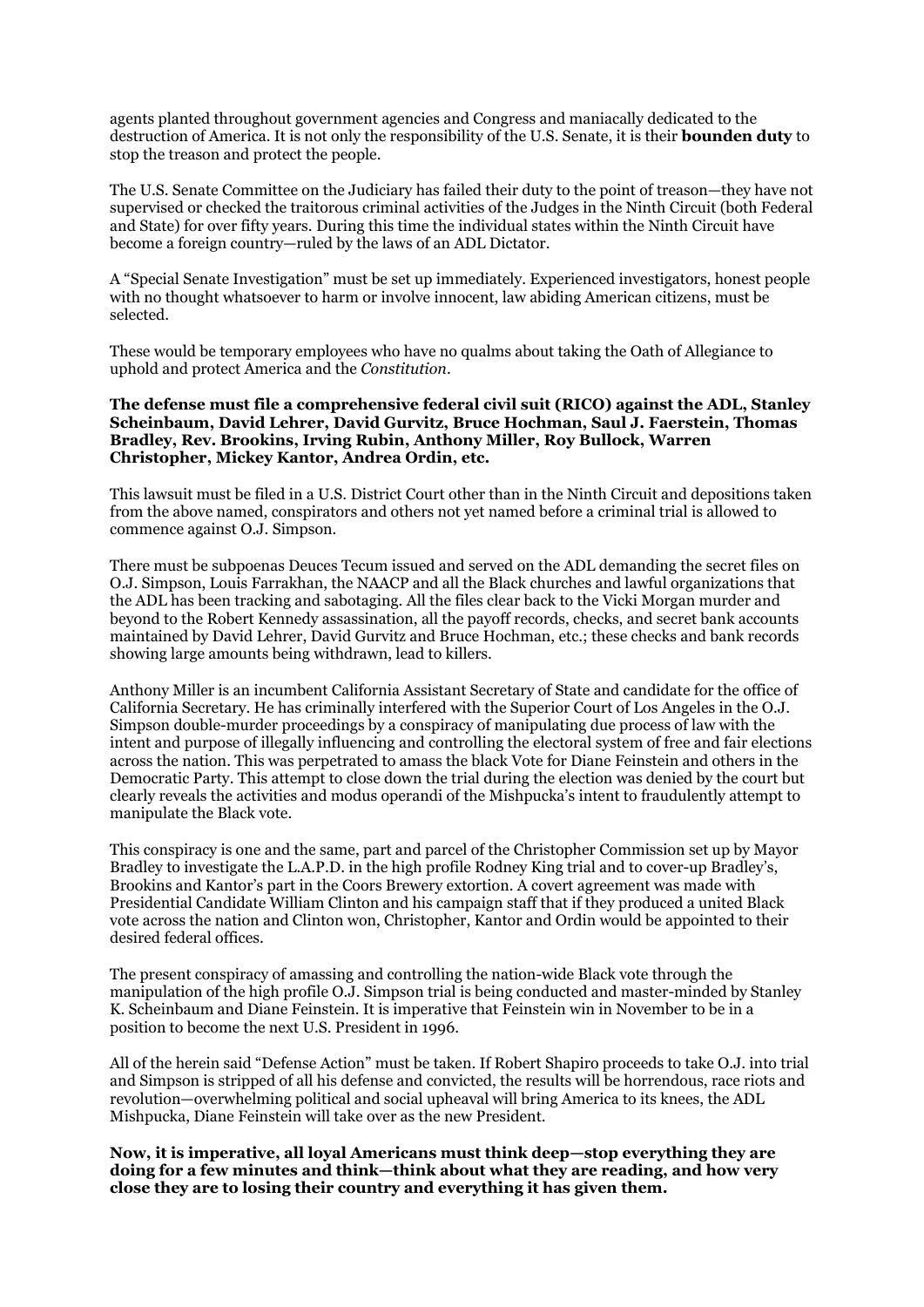The first Watts riot occurred in 1965, precipitated by a Black and White incident.

The second Watts riot started April 29, 1992 only minutes after the verdict finding the four officers not guilty, but, this was thirteen months after my affidavit was hand-delivered warning authorities and the news media of the Race Riot and Revolution conspiracy.

Now, keep on thinking and reading this again and again—

On May 21, 1992, only a week after the terrible, murderous Watts riot had been quelled, while the ashes were still smoldering, while the coroner was still cutting up the bodies of victims to determine their cause of death—**Henry Kissinger**, in Evian, France, expounded his doctrine, **"Today Americans would be outraged if United Nations troops entered Los Angeles to restore order; tomorrow they will be grateful! This is especially true if they were told that there were an outside threat from beyond, whether real or promulgated, that threatened our very existence. It is then that all peoples of the world will plead to deliver them from the evil. The one thing every man fears is the unknown."** 

(This is where the slimy Kissinger's sick ADL treason breaks down; their evil is not unknown, like some dark mystery to frighten us into surrender. We know—all America now knows who our enemy is and how they are scheming to smash us—their evil plans have herein been revealed, laid out in the open).

Now continue with **Henry Kissinger**, **"When presented with this scenario, individual rights will be willingly relinquished for the guarantee of their well-being granted to them by the World Government."** 

**Americans,** Kissinger's tomorrow (scenario) is here—Again, keep thinking—think about what **Cicero** said over two thousand years ago—**"A nation can survive its fools and even the ambitious, but it cannot survive treason from within."** 

All right, let's keep the dates clear in our mind. Kissinger spoke his infamous words on May 21, 1992, only a few days after the Watts riots which were instigated through the Rodney King incident. The **ADL** is right on schedule—on April 19, 1994, at a **Mishpucka** conference at the Wilshire Beverly Regent more infamous words of treason were spoken, **"The New World Order cannot happen without U.S. participation, as we are the most significant single component. Yes there will be a New World Order and it will force the United States to change its perceptions."** 

Now, we are thinking real good—deep—only a very short time after the Mishpucka's revealing April 19,1994 conference at the Beverly Regent, Nicole Simpson and Ronald Goldman were murdered on June 12, 1994 in the most brutal, bloody manner, their bodies left lying in monstrous pools of blood in open degradation.

The husband of Nicole, a Black man, O.J. Simpson was arrested and charged with the murders of the two young White people. A scenario for Race Riot and Revolution.

There was the Rodney King scenario, (very successful), now they present the O.J. Simpson scenario.

There is no need to tell you, you have watched it on TV day after day, devastating, emotionally charging, mind-boggling propaganda, the Hollywood scenario, controlled and manufactured by the Mishpucka moguls of film—a masterful scenario of Race Riot and Revolution with United Nations troops poised just across the Mexican border awaiting orders to invade—the New World Order will take over.

Hallelujah!! There will be chutzpah at every Americans door—at the knock bring the toilet paper!!

Henry Kissinger and his classmate Alan Greenspan, tightly connected with Stanley Scheinbaum, the designer of the ADL's New World Order from clear back in the 1950s when the traitor William Parker was running to Scheinbaum in Santa Barbara—everything is connected—connected in Europe to higher-ranking **ADL** thugs, James D. Wolfensohn, and Lord Rothschild.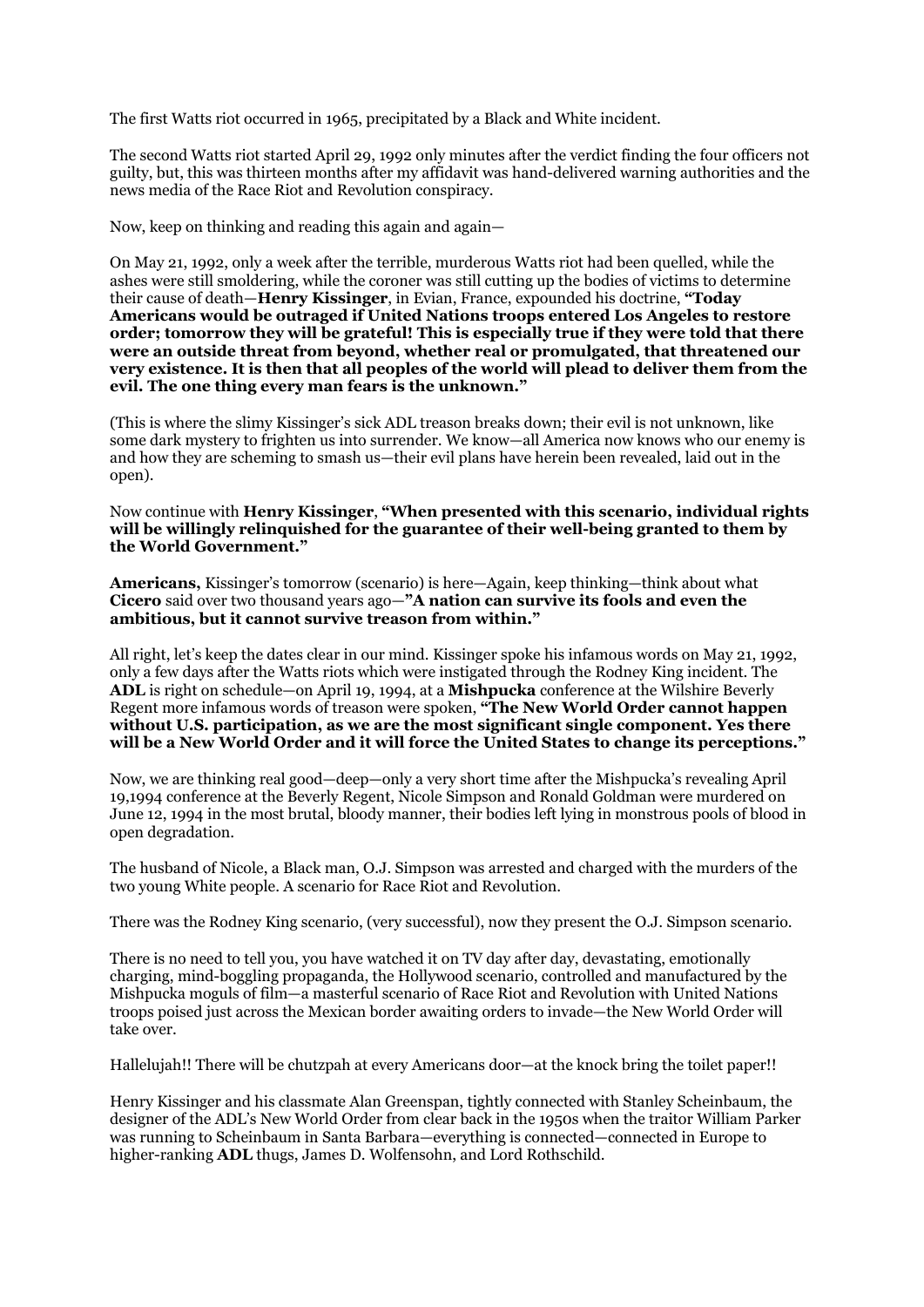From my book, (*1987*) the very last page, 753, I quote, "Only the United States Senate led by the *Constitution* is powerful enough to save America. Of the one hundred Senators, the treasonous, corrupt and cowardly will desert the people. The 'small group' remaining will have to stand fast."

Kissinger's threatened tomorrow is here, upon us, America is down to this final desperate point. But just like in my book, (1987), "a small group of loyal American Senators have come together, standing fast." It is not known who they are, but they will soon be recognized by their actions when they:

1. Abolish the Federal Reserve System and Federal Bank and place the responsibility of America's money in the hands of the people's elected representatives.

2. Investigate and destroy the evil ADL Mishpucka and their treasonous usurpation of the judicial system and restore our law and our judicial system under the *Constitution of the United States of America*.

When this group of loyal senators has commenced these two actions, when they make their move against the sinister enemy which is destroying America, then the people of America will amass in full behind them, millions of Americans, a force that no evil can withstand.

Gary L. Wean, Serial No. 4111

Entered LAPD Academy, February 1946;

Worked University Division, Metropolitan Division and Hollywood Division;

Det. Sgt. Ventura Police Dept., Ventura Calif.;

Investigator, Los Angeles District Attorney Bureau of Investigation, Criminal Intelligence Unit; Chief Investigator, Ventura County Public Defender Office.

*Gary L. Wean* 

August 19, 1994

\* \* \*

GARY WEAN'S FURTHER REVELATIONS

## ON JEWISH MAFIA

*Editor's note: You have just read Gary's blockbuster exposé on the O.J. Simpson frame-up. We are also sharing important background information from Gary Wean from p. 31 of the 6/7/94 issue of*  CONTACT*. This will catch you up for on Gary's credentials and why he knows what he is talking about. For other background on Gary, see p. 15 of the 12/14/93 issue of* CONTACT *and Chapter 7 of Journal #85, called* SHOCK THERAPY FOR A BRAIN-DEAD WORLD*. For ordering information please see ordering information after the index.* 

Letter from Gary Wean

June 5, 1994

To: Commander Hatonn, Rick and Brent:

In the *CONTACT* newspaper, Volume 5, Number 10, May 31, 1994, p. 5, Commander Hatonn brings to the attention of the American citizens the Ungodly terror of the New World Constitution.

And that, "This Constitution was published by the 'Center for the Study of Democratic Institutions' (1965), formerly located in Santa Barbara, California."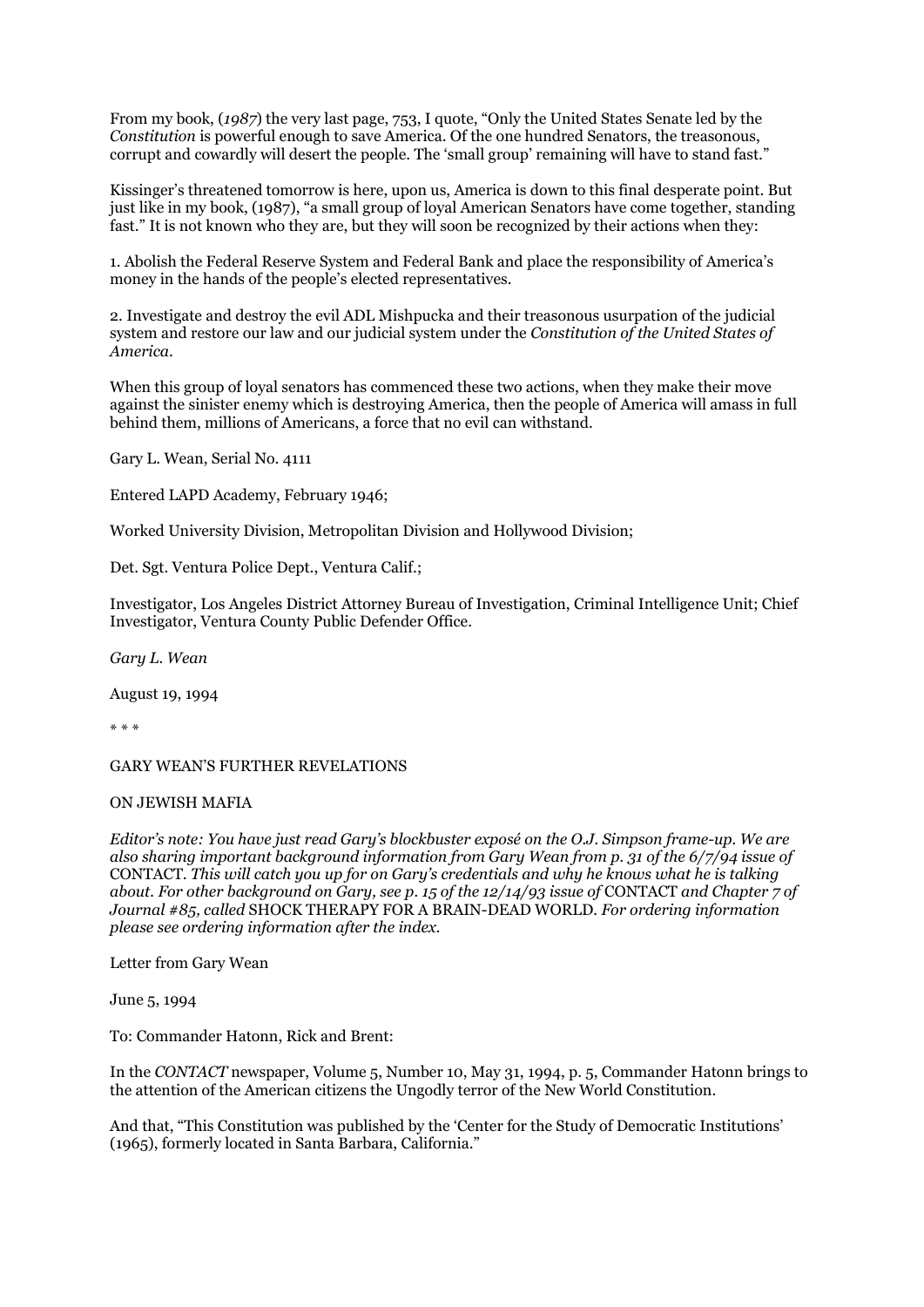Approximately in 1991 I commenced an addendum to my book, *There's a Fish in the Courthouse* which was first printed and sold in 1987. This addendum when completed will be part of the new edition soon to be printed.

The following are excerpts taken from my addendum in context with Commander Hatonn's writings in above mentioned *CONTACT.* 

In the mid and late 1950s I was a Det. Sgt. with the Ventura City Police Department. Ventura is a small city situated between Los Angeles and Santa Barbara. At this time I learned that the Center for the Study of Democratic Institutions in Santa Barbara was a secret "Anti-Defamation League" organization run by Stanley Scheinbaum along with two more Mishpucka [*Jewish Mafia*] lawyers, Norman Dorsen and Ira Glasser. These Mishpuckas were powerful heads of the "so-called" American Civil Liberties Union (ACLU).

For a period of several years during the late 1950s Los Angeles Police Department Chief William Parker was running to Santa Barbara for secret meetings with this evil conclave of Anti-American Mishpuckas.

Policeman Daryl Gates, later to become Chief, was the driver of Parker's expensive City vehicles.

Parker was doing corrupt acts for the Mishpuckas (giving them confidential police files on innocent citizens to be used for blackmail by the ADL) and the ADL in turn was promising Parker that their extraordinary influence and money would be used to make him the next Director of the FBI. This, Parker wanted more than anything else in the world. He sold out the LAPD and citizens for these Mishpucka promises.

A former Oxnard P.D. Det. Sgt., Ed Patton, (who in 1968 was working for the Wackenhut Security Company) and I met secretly with Bobby Kennedy in an Oxnard alley. We gave Kennedy phone company documents disclosing that a phone call had been received by the FBI fifteen minutes before the assassination informing them that JFK was going to be killed. The phone call was made from the law office of Ben Nordman and his partner, Judge Jerome Berenson. (The name of the woman making the call was given to Kennedy.)

For many years Patton and I were of the belief that Robert Kennedy had flown in to Oxnard Airport and from there had driven to meet us, then had returned to the airport and flew back to San Francisco.

Since Kennedy was killed within only a few hours after we had met with him we figured he had shared the information with someone on the plane or in San Francisco who had quickly set-up his murder to prevent him from acting on our evidence and information; consequently we had focused our thoughts on who those persons would be.

However, just recently with the killing of Don Scott, a wealthy landowner in the Malibu Mountains, by the L.A. Sheriff's Dept. in conjunction with the Ventura County Sheriff Dept., I was delving into several aspects of the case. These aspects dealt with Environmentalists and the California Coastal Commission in which a Mishpucka lawyer, Paul Zifren and his family were and still are deeply involved.

I came upon startling knowledge revealing that Kennedy had not just flown in to the Oxnard Airport and left the same way on the day he met with Patton and me.

Instead, Kennedy and his family had been staying at the home of Paul Zifren in Malibu and within one hour of Patton and I giving him our information he had confided it with Paul Zifren who was a high ranking member of Kennedy's political campaign.

Knowing what Kennedy would do with his new information when he got back to Washington, D.C. the Mishpucka had an extreme emergency that had to be "taken care of "immediately.

The decision and mechanics of eliminating Kennedy were a "rush job", but the Mishpucka is capable of just such emergencies.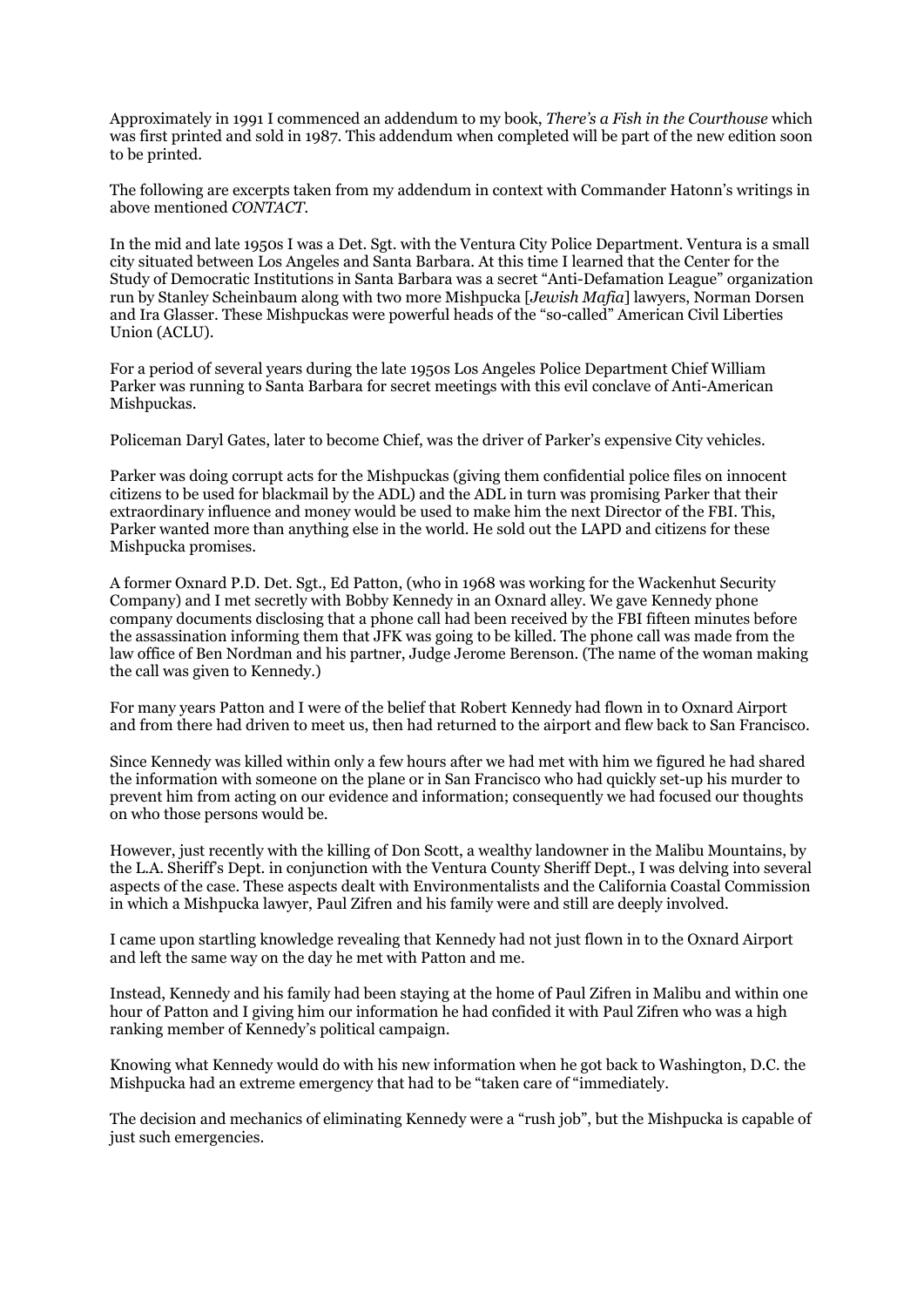Kennedy was re-routed through the kitchen of the Ambassador Hotel where a psychedelically, mind prepared "killer scapegoat", Sirhan Sirhan was strategically placed.

The critical re-routing through the Ambassador Hotel's kitchen which would be free of any police or government protection was repeatedly insisted on by Frank Mankiewicz, a Mishpucka associate of Paul Zifren and a member of the Democratic Party Campaign for Kennedy. Mankiewicz was a longtime, powerful member of the ADL and associated with Stanley Scheinbaum, Norman Dorsen and Ira Glasser, etc.

I came upon this Zifren connection through looking into Irwin Lachman, a rich Mishpucka and land developer.

Zifren and family have inside control of the Coastal Commission and are associated with Lachman in developing the Malibu Mountains which involves Don Scott's ranch.

Lachman claims he is developing a campground for which he does not have to obtain a conditional use permit or prepare an environmental impact report.

Going before the Coastal Commission and the LA County Board of Supervisors where the Mishpucka has already paved the way it will quickly and quietly be approved.

But Lachman does not intend a campground area for people to come to nature's wilderness and relax.

He is going to make Lataigo Canyon into a Ranch Resort with facilities for 400 people. It will sport a major restaurant, fitness center, basketball and tennis courts, two swimming pools and an amphitheater.

Fees will be \$125.00 a night. This is a development that will project a 50 to 75-million dollar income annually. It will be done without public hearings or in-put.

At this point it should be simple for anyone to see how the Mishpucka becomes outlandishly wealthy you simply kill people—take their property and do with it what you want.

Examine this scenario—could an Italian pull off this kind of operation and get away with it—could the Mafia's top Mafioso Carlos Marcello sign and carry out such a scheme??

No way, not in a thousand years, but the Mishpucka has these operations going every day of the week.

A short time after Robert Kennedy was murdered the Zifren family pulled off a little scam—designed to take the heat off them and make people believe they were also in jeopardy from the Sirhan Sirhan Arabs who had killed Bobby. They reported a phony bomb scare at their home in Malibu. The Sheriff came out and roped off the scene and blocked off the road in a big bomb investigation, but that's all that it was, a phony Mishpucka scam.

All of these Mishpuckas are ADL members and associates of Stanley Scheinbaum who also was a member of the LAPD Commission. With their conspiracy of riot and revolution they manufactured the 1965 Watts riots. And in the meantime roped in Daryl Gates who had become the Chief and made him the same offer they had made Parker to make him Director of the FBI, which Gates wanted just as bad as did Parker.

The Rodney King episode and subsequent Watts riot (which I had warned them of one year before it happened), engineered by the ADL and Stanley Scheinbaum, was a scheme to take over the LAPD Police Commission and to appoint a new Chief.

Willie Williams, a Black man, was appointed the new Chief and was met at the L.A. Airport by Stanley Scheinbaum and limousined to Stanley's Beverly Hills palace where Andrea Ordin, Warren Christopher [*A-5*], Mickey Kantor [*Clinton's U.S. Trade Representative*] and other powerful ADL Mishpuckas gave Willie his orders. His first priority was to confine all future riots within Watts and other "Black" areas and under no circumstances allow them to spread to Beverly Hills and other areas where they could destroy the Jews' investment.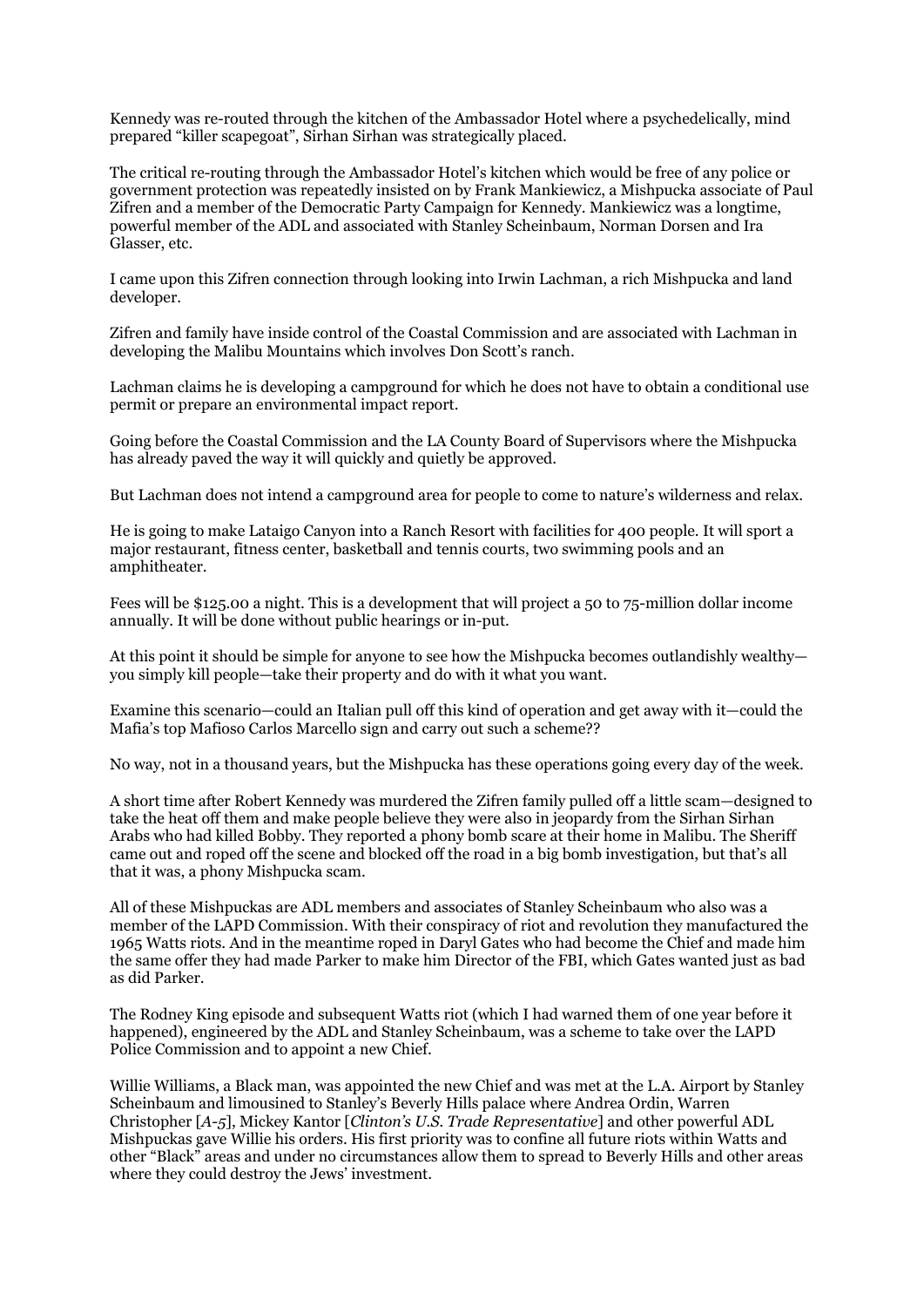At this time they also promised Willie that if he performed the way he was told that in the future they would make him the first Black Director of the FBI. Assuredly the Mishpucka is lying to Willie the same as they did to Chief William Parker and Chief Daryl Gates. They already have their man, Louis Freeh in as FBI Director.

While Gates was Chief of Police, Alfred Bloomingdale and U.S. Defense Secretary Caspar Weinberger and other buddies of Pres. Ronald Reagan were secretly filmed engaging in sadomasochistic kinky sex with Vickie Morgan, Bloomingdale's mistress.

These audio-video tapes were being used as blackmail and involved National Security secrets involving Israel (Iran-gate).

In the process Vickie Morgan was murdered and her boyfriend was framed for the murder. The involvement of Weinberger and other high-ranking government officials was covered-up.

Ramroding the cover-up were Mishpuckas Judge David Horowitz and prosecutor Stanley Weisberg who refused to allow any evidence of the tapes into the trial. Then Stanley Weisberg became the judge in the Rodney King trial in Simi Valley and was responsible for precipitating Rodney King trial in Simi Valley and was responsible for precipitating the Watts riot in which hundreds of people were injured and killed and millions of dollars in property damage.

This is just a tiny scenario of the chaos in government and chaos among the people that the Mishpucka is bringing down on America to destroy and subjugate the people.

There is one thing the people can do to destroy the Mishpucka before they destroy America.

Daryl Gates has copies of the Vickie Morgan affair and the treasonous acts of the Government officials involving our National Security.

An investigation of this affair by a secret Grand Jury—run by an honest, competent Justice Department Prosecutor could open the door—free America from all the insanity, all the chaos the Mishpucka has embroiled our country in for the past 50 years.

Perhaps someone like the prosecutor in the Rostenkowski case—reading off an indictment on TV of the ADL Mishpucka, and its crimes of treason, murder, spying, drug smuggling, money laundering, and judicial corruption, etc. I realize of course that President Bush pardoned Caspar Weinberger for his treasonous acts against National Security in the Iran-Contra affair so maybe Weinberger can't be tried and put in prison for that but—perhaps Weinberger can be tried and executed or imprisoned for something else.

Bush did not pardon Weinberger for murder—and for murder there is no statute of limitations.

Then again perhaps George Bush himself was a participant of the orgy with Vickie Morgan and violations of the National Security. In this event did Bush have the Presidential right to pardon Weinberger and consequently himself of violations of National Security and the trust of the people?

You can see how the ADL Mishpucka entangle and entwine themselves with their terrible lies and conspiratorial evil machinations.

Did Weinberger blackmail George Bush into pardoning him under threat of exposing him and the other government officials involved in the sick sex caper and murder??

All these terrible facts and possibilities bring to full light the insanities of the ADL Mishpuckas, revealing how they drag entire countries and governments through a hell of Earth, and the misery and fear they pour into the communities of diverse races bearing on their conspiracy of racial riot and revolution....

Our country cannot continue under these assaults of the ADL Mishpucka without an all-encompassing Grand Jury investigation and full blown prosecution of the treasonous criminals.